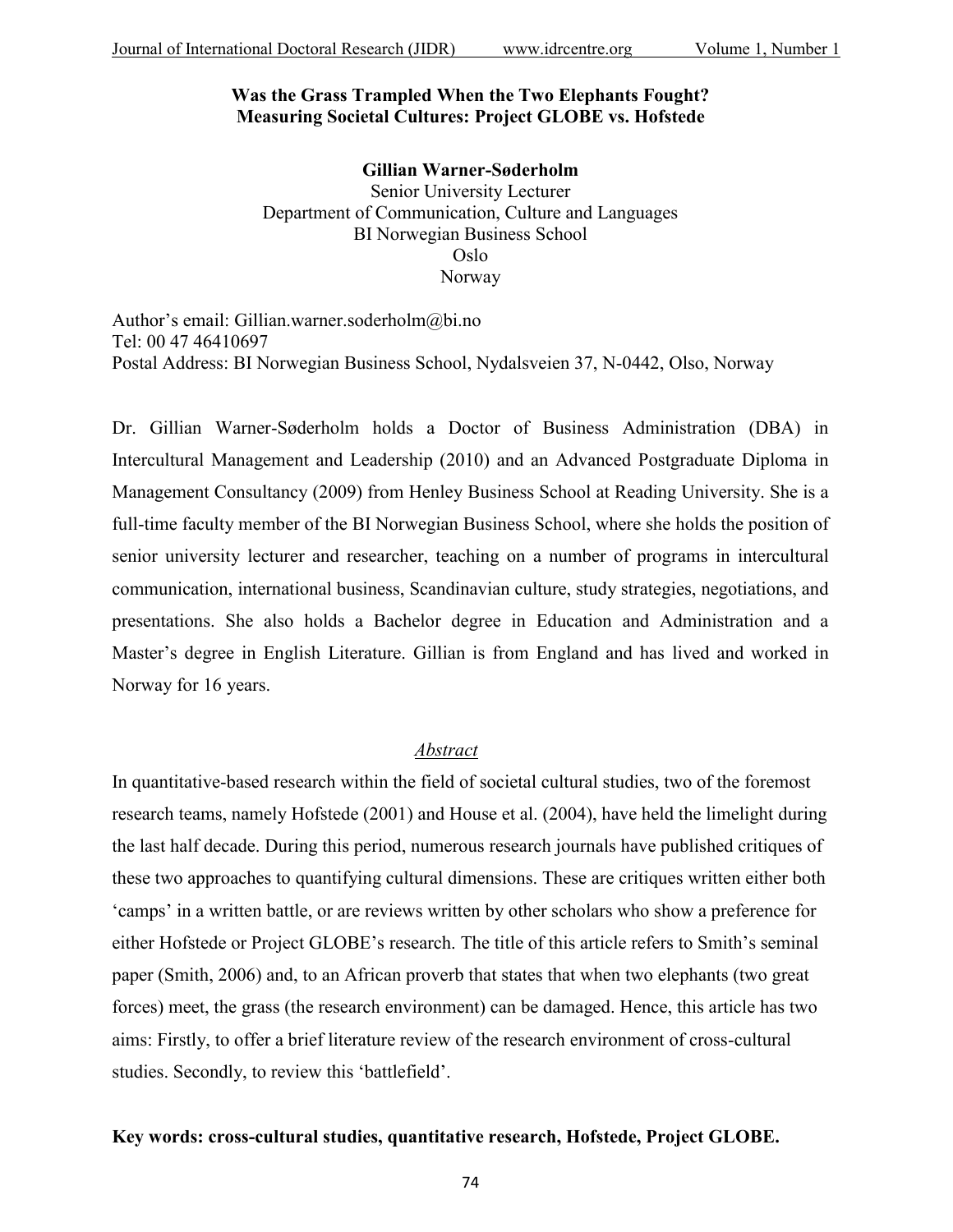## **Introduction**

The exchange of opinions in academic journals about Hofstede (2001) and Project GLOBE (House et al., 2004) marks a new era in the development of cross-cultural research. In this paper, I firstly offer a literature review, within a historical perspective, of major cross-cultural studies carried out during the last five decades in order to map the research field. Secondly, I review the main critiques of both Hofstede's pioneering work and Project GLOBE's milestone cultural study (House et al., 2004) in order to consider to what degree the current debate has damaged or fortified this research field.

## **Predominant cross-cultural studies**

Without the pioneering work within cultural studies of the following key scholars, and the subsequent discussions related to their empirical findings, there would have been little scholarly data to either critique or follow. Figure 1 below presents an overview of some predominant cross-cultural studies during the last 50 years, to set the scene for the debate between Hofstede and Project GLOBE's research.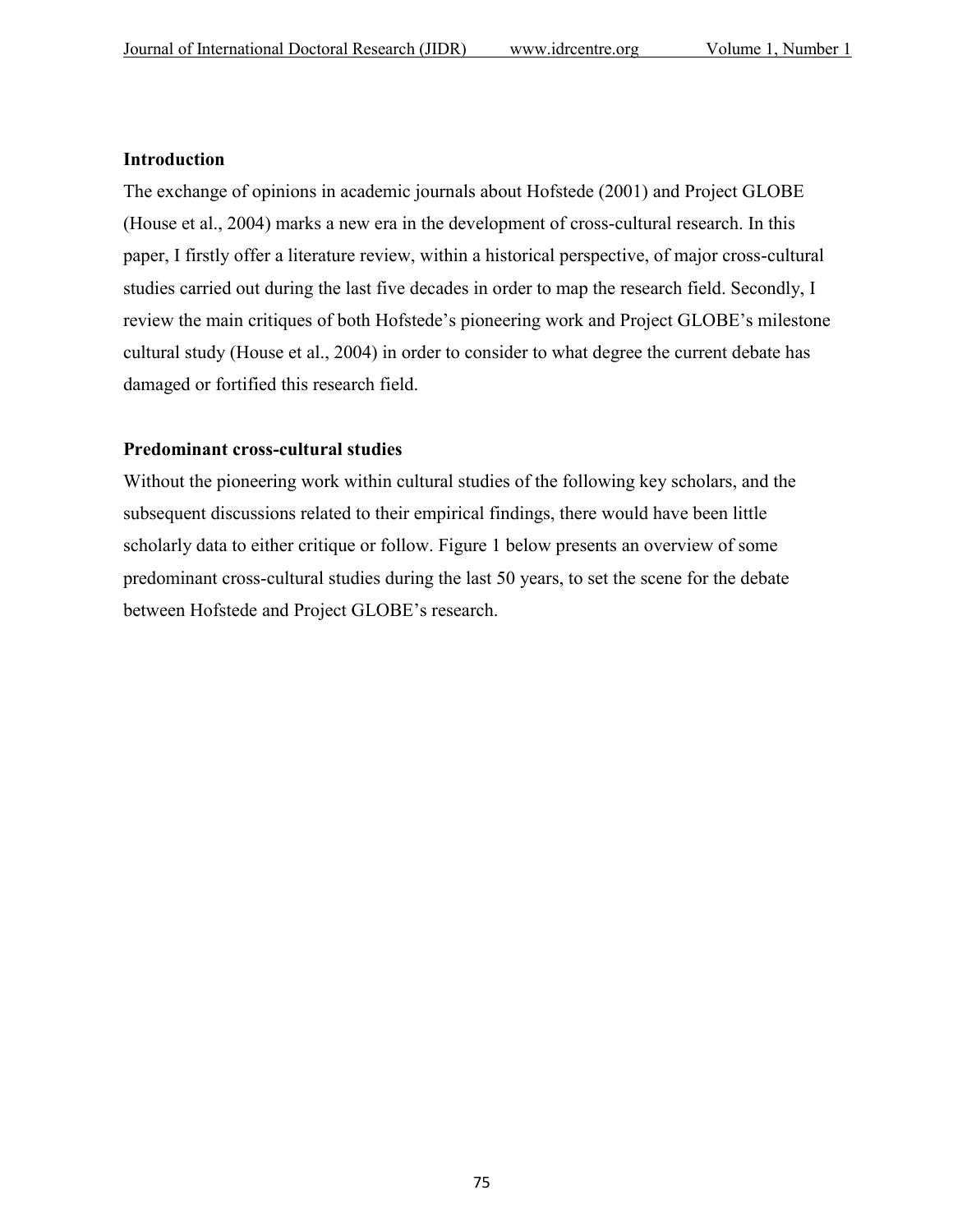## *Figure 1. Predominant cross cultural studies*

| Researchers:                               | Predominant<br>constructs                                                                                | <b>Major findings</b>                                                                                                                                            | Level of analysis                                           | <b>Key informants</b>                                                                            | <b>Measurements</b>                                                                                                                             |
|--------------------------------------------|----------------------------------------------------------------------------------------------------------|------------------------------------------------------------------------------------------------------------------------------------------------------------------|-------------------------------------------------------------|--------------------------------------------------------------------------------------------------|-------------------------------------------------------------------------------------------------------------------------------------------------|
| Parsons & Shils<br>(1951)                  | <b>Foundation laid for</b><br>a socia-<br>psychological<br>theory of human<br>behaviour                  | Culture is 'ways of<br>orienting and acting'<br>and 'embedded in<br>meaningful symbols'<br>and 'patterns of value<br>orientation'                                | Qualitative:<br>Individual and<br>group                     | 9 of America's<br>foremost cultural<br>scholars<br>represented<br>qualitative research<br>papers | <b>NA</b><br>Ethnographic<br>qualitative data                                                                                                   |
| Kluckhohn &<br><b>Strodtbeck</b><br>(1961) | Culture is society's /<br>individual's solution<br>to common human<br>problems, our value<br>orientation | 5 value orientations:<br>1. Time orientation<br>2. Relationship to<br>nature<br>3. Basic human nature<br>4. Activity orientation<br>5. Relationship to<br>people | Qualitative and<br>quantitative:<br>Individual              | <b>US participants</b>                                                                           | Quantitative<br>survey:<br>hypothetical<br>questions with 3<br>alternative answers<br>which revealed<br>value orientation<br>5 value dimensions |
| Hall (1959)                                | Patterns of<br>communication                                                                             | 1. High vs. Low<br>context<br>2. Proxemics<br>3.<br>Polychronic vs.<br><b>Monochonic</b>                                                                         | Qualitative:<br>Individual and<br>group                     | <b>NA</b><br>Ethnographic study<br>of cultures                                                   | 1. High vs. Low<br>context<br>2. Proxemics<br>3. Polychronic vs.<br><b>Monochonic</b>                                                           |
| Haire et al.<br>(1966)                     | Cross-cultural<br>leadership theory:<br>first important study                                            | Two poles:<br>autocratic, directive<br>styles of leadership<br>vs. democratic,<br>participatory                                                                  | Qualitative and<br>quantitative:<br>Individual and<br>group | 3.600 managers in<br>14 countries                                                                | Construct:<br>attitudes related to<br>autocratic -<br>directive to<br>democratic-<br>participatory<br>showed 4 country<br>clusters              |

**Predominant cross-cultural frameworks 1952-2007**

#### **Predominant cross cultural frameworks 1951-2008 ( cont.)**

| <b>Researchers</b>      | Predominant<br>constructs                                                                                                                                                                                         | <b>Major findings</b>                                                                                                                                                                                                                 | Level of<br>analysis                                        | <b>Key informants</b>                                                                 | <b>Measurements</b>                                                                                                |
|-------------------------|-------------------------------------------------------------------------------------------------------------------------------------------------------------------------------------------------------------------|---------------------------------------------------------------------------------------------------------------------------------------------------------------------------------------------------------------------------------------|-------------------------------------------------------------|---------------------------------------------------------------------------------------|--------------------------------------------------------------------------------------------------------------------|
| Rokeach<br>(1968)       | Culture is people's<br>responses to two<br>fundamental questions:<br>1. What do they want to<br>pursue in life<br>2. How do they pursue<br>these goals                                                            | 36 individual values.<br>Two poles:<br>freedom vs. equality                                                                                                                                                                           | Qualitative and<br>Quantitative:<br>Individual and<br>group | <b>US participants</b>                                                                | Quantitative<br>survey: Rokeach<br>value survey (RVS):<br>2 x 18 values to<br>define 2 value<br>dimensions         |
| Hofstede<br>(1967/1980) | National culture is a<br>component of our<br>mental programming<br>People carry mental<br>programmes that are<br>developed in the family<br>in early childhood and<br>re-inforced in schools<br>and organizations | 1. Individualism vs.<br>collectivism<br>2. Power distance<br>3. Uncertainty<br>avoidance<br>4. Masculinity vs.<br>Femininity<br>5. Confusion<br>dvnamism<br>6. Indulgence vs.<br>Restraint<br>7. Monumentalism<br>vs. Self-effacement | Quantitative:<br>group                                      | 88.000 IBM<br>managers from 72<br>societies                                           | Quantitative<br>survey, 34 items                                                                                   |
| Geertz<br>(1973)        | Culture as a historically<br>transmitted pattern of<br>meanings embodied in<br>symbols                                                                                                                            | <b>Thick description</b><br>theory                                                                                                                                                                                                    | Qualitative:<br>Individual and<br>group                     | <b>NA: Ethnographical</b><br>research (Mostly<br>South East Asia<br>and North Africa) | <b>NA</b><br><b>Ethnographic</b><br>research: field data                                                           |
| Denison<br>(1984)       | Related to 1) the level of<br>participation in decision<br>making, 2) consistency<br>of values, 3) ability to<br>adapt, 4) the existance<br>of shared view of a<br>company's mission                              | <b>Empirical data to</b><br>prove the existence<br>of 4 kev<br>organizational<br>cultural dimensions                                                                                                                                  | Quantitative:<br>group                                      | 43.747.00 work<br>groups in 34 US<br>firms. 25 different<br>industries                | 4 dimensions of<br>organizational<br>culture:<br>1. Involvement<br>2. Consistency<br>3. Adaptability<br>4. Mission |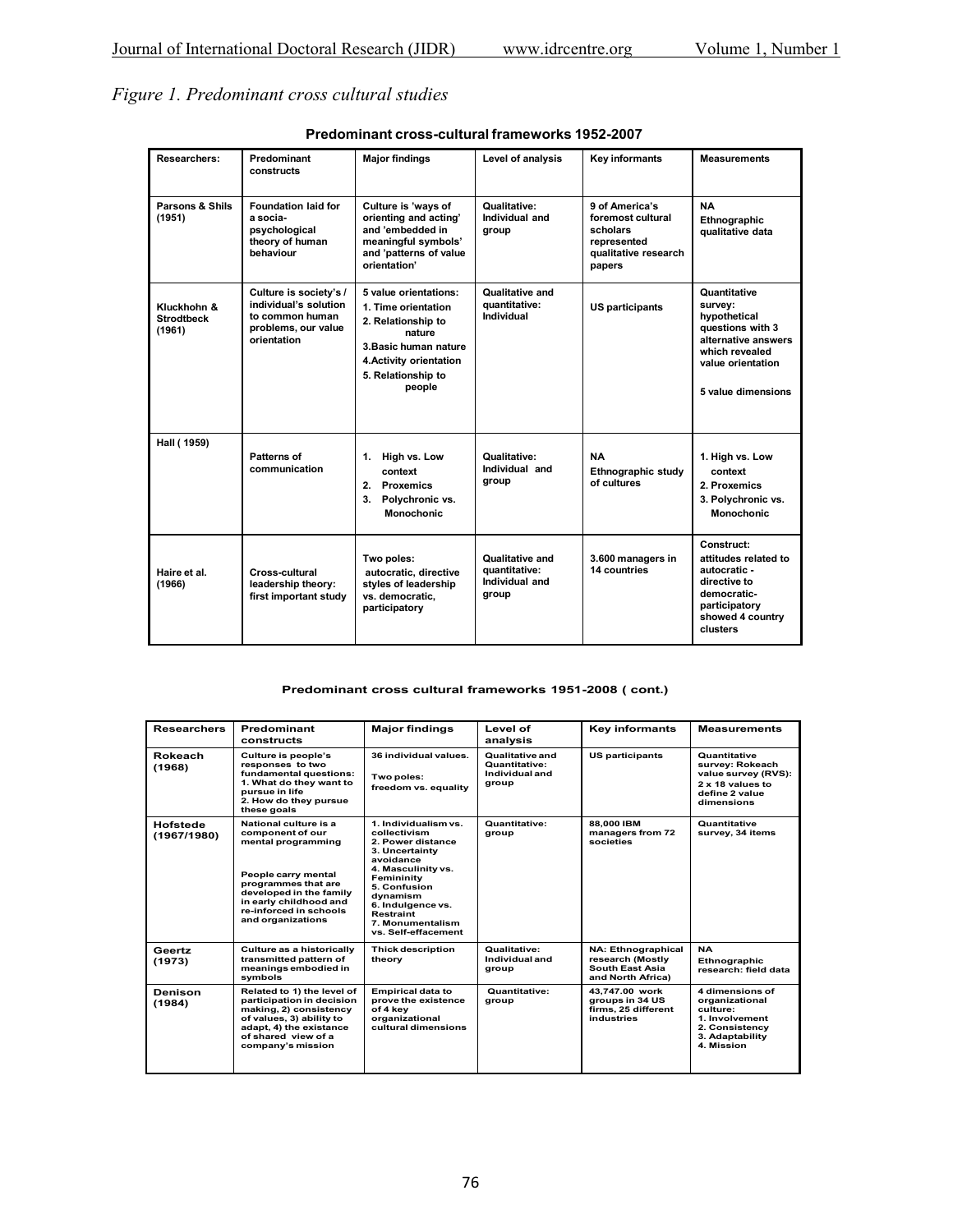| <b>Researchers</b>                         | Predominant<br>constructs                                                                                                                                                                                          | <b>Major findings</b>                                                                                                   | Level of<br>analysis                                                  | <b>Key informants</b>                                                                        | <b>Measurements</b>                                                                                                                                                                                                                                                                                   |
|--------------------------------------------|--------------------------------------------------------------------------------------------------------------------------------------------------------------------------------------------------------------------|-------------------------------------------------------------------------------------------------------------------------|-----------------------------------------------------------------------|----------------------------------------------------------------------------------------------|-------------------------------------------------------------------------------------------------------------------------------------------------------------------------------------------------------------------------------------------------------------------------------------------------------|
| <b>Kogut and</b><br><b>Singh</b><br>(1988) | <b>Cultural distance:</b><br>based on equating<br><b>Hofstede's country</b><br><b>scores</b>                                                                                                                       | <b>Effective Composite</b><br>index:<br>(to avoid common<br>method<br>variance)                                         | <b>Quantitative:</b><br>group                                         | As Hofstede, above                                                                           | $CDj = \sum [(l \ ij - 1 \ iN)2 / V]$<br>$11/4.1 = 1$<br><b>Kogut and Singh's</b><br>formula (Evans, 2007)                                                                                                                                                                                            |
| <b>Schwartz</b><br>(1992)                  | 45 individual values<br>And 7 cultural level<br>dimensions:<br>1. Conservatism<br>2. intellectual<br>autonomy<br>3. Affective autonomy<br>4. Egalitarian<br>commitment<br>5. Mastery<br>6. Hierarchy<br>7. Harmony | <b>Application of the</b><br><b>Schwartz Value Survey:</b><br>to study values rather<br>than behaviour                  | <b>Qualitative</b><br>and<br>quantitative:<br>individual and<br>group | 35,000 teachers and<br>students from 67<br>countries                                         | <b>Schwartz Value</b><br>Survey: 7 cultural<br>level dimensions:<br>1.Conservatism<br>2. Intellectual<br>autonomy<br>3. Affective autonomy<br>4. Egalitarian<br>commitment<br>5.Mastery<br>6. Hierarchy<br>7. Harmony                                                                                 |
| <b>Schein</b><br>(1992)                    | <b>Cultures</b><br>differentiated in 3<br>levels                                                                                                                                                                   | 3 levels of culture:<br>Visible (superficial)<br><b>Vales and beliefs</b><br><b>Core assumptions</b><br>(deepest level) | Qualitative:<br>organisational                                        | <b>NA</b><br><b>Study applying</b><br>secondary literature<br>and theoretical<br>observation | Deeper cultural<br>dimensions impact<br>external adaptation<br>issues and internal<br>integration issues                                                                                                                                                                                              |
| <b>Trompenaars</b><br>(1996)               | Culture is the way<br>people solve<br>problems related to 3<br>issues:<br>3. Ralationships<br>2. Time<br>3. Environment                                                                                            | <b>7 cultural dimensions</b>                                                                                            | <b>Qualitative</b><br>and<br>quantitaive:<br>group                    | 46,000 managers<br>from different<br>countries and<br>companies                              | <b>Quantitative scales:</b><br>1. Universalism vs.<br><b>Particularism</b><br>2. Individualism vs.<br>Communitarianism<br>3. Neutral /Emotioanal<br>4. Inner-directed vs.<br><b>Outer-directed</b><br>5. Specific vs. Diffuse<br>6.Achieved /Ascriptive<br>based status<br><b>7.Attitudes to time</b> |

| <b>Researchers:</b>                                | Predominant<br>constructs                                                                                                                                                                                                                                              | <b>Major findings</b>                                                                                                                                                                | Level of<br>analysis                                | <b>Key informants</b>                                                                                                             | <b>Measurements</b>                                                                                                                                                                      |
|----------------------------------------------------|------------------------------------------------------------------------------------------------------------------------------------------------------------------------------------------------------------------------------------------------------------------------|--------------------------------------------------------------------------------------------------------------------------------------------------------------------------------------|-----------------------------------------------------|-----------------------------------------------------------------------------------------------------------------------------------|------------------------------------------------------------------------------------------------------------------------------------------------------------------------------------------|
| Harich &<br>LaBahn (1997)                          | Cultural sensitivity: a<br>customer's<br>perception that the<br>salesperson<br>accommodates the<br>customer's buying<br>needs                                                                                                                                          | 3 dimensions of<br>cultural sensitivty:<br>1. To establish<br>friendship<br>2. To understand<br>and appreciate<br>culture<br>3. To show<br>flexibility                               | Qalitative:<br>individual<br>Quantitative:<br>firm  | 52 US and Mexican<br>manufacturers.<br>senior sales.<br>marketing and<br>distribution<br>executives                               | One-dimesnional<br>construct consisting<br>of 4 items:<br>International<br>experience; country<br>experienec; open-<br>mindedness; adaptive<br>business style                            |
| Inglehart et al.<br>(2004)                         | Cultural change and<br>its consequences:<br>strong links between<br>values and beliefs of<br>mass publics and<br>democracy                                                                                                                                             | <b>Two cultural</b><br>dimensions<br>dominate the<br>global picture:<br>1) Traditional-<br>secular-rational<br>vales 2) Survival-<br>self expression<br>values                       | <b>Qualitative</b><br>and<br>quantitative:<br>group | 85% of world's<br>population in over 80<br>countries                                                                              | <b>World Values Survey</b><br>designed to provide a<br>comprehensive<br>measurement of all<br>areas of human<br>concern from religion<br>to politics, to<br>economic and social<br>life. |
| <b>GLOBE</b><br>project<br>(House et al.,<br>2004) | 1) Assertiveness<br>orientation<br>2) Gender<br>egalitarianism<br>3) Institutional<br>collectivism<br>4) Family collectivism<br>5) Power distance<br>6) Uncertainty<br>avoidance<br>7) Future orientation<br>8) Performance<br>orientation<br>9) Humane<br>orientation | <b>Global Leadership</b><br>and Organisational<br><b>Behavioural</b><br><b>Effectiveness</b><br>measures to<br>compare societal<br>and organisational<br>cultures in 62<br>countries | Quantitative:<br>group                              | 17,370 respondents<br>worldwide from 3<br>industries:<br>telecommunications.<br>finance and food<br>processing in 62<br>societies | 9 constructs<br>measured in 2x2<br>ways:<br>as protices 'as is' and<br>espoused values<br>'should be':<br>Measurements taken<br>'within societies' and<br>'within organisations'         |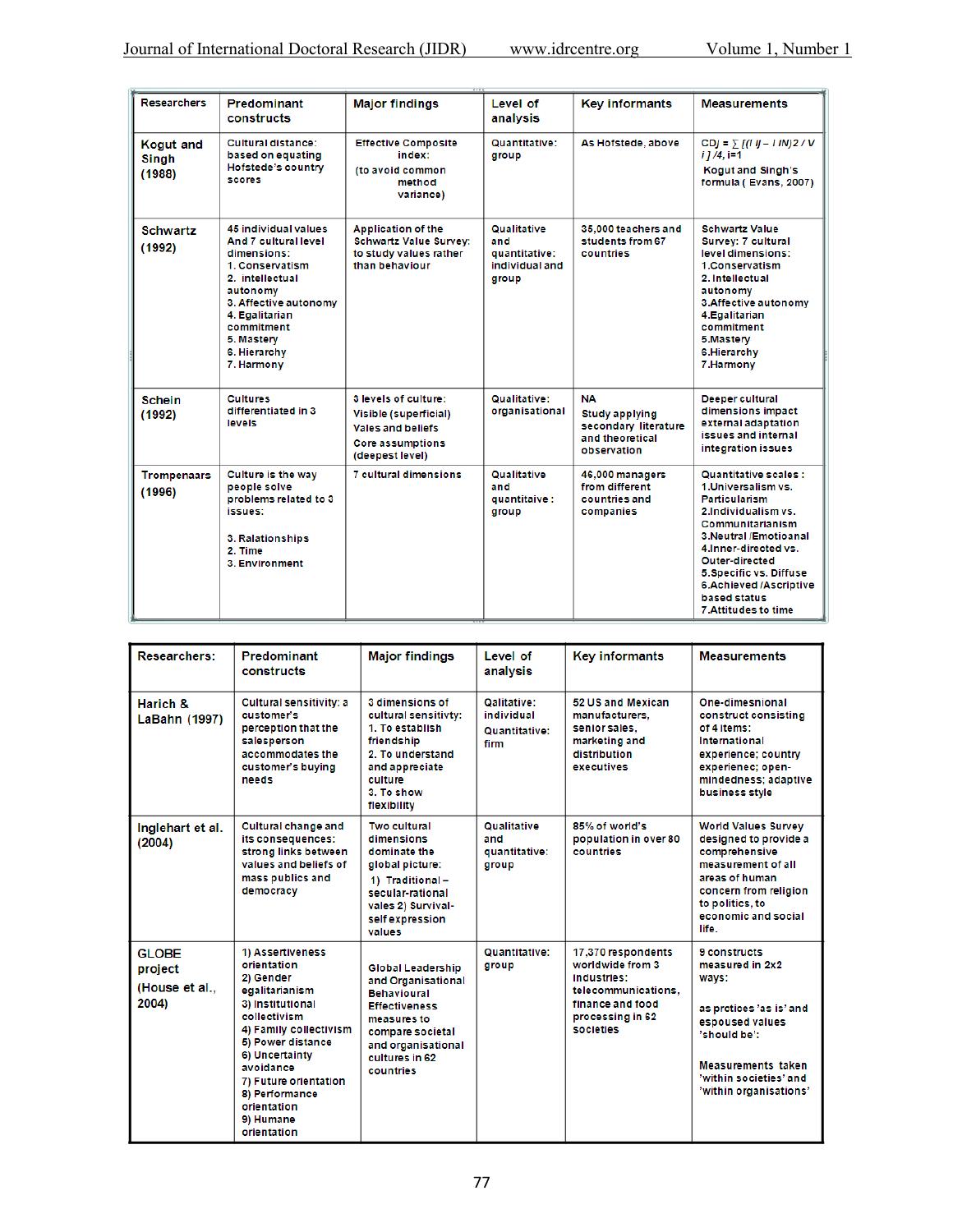**Parsons and Shils'** work sought to lay a foundation for a socio-psychological theory of human behaviour. Patterns of value orientation were singled out as the most crucial cultural elements in the organization of systems of action. Culture was distinguished from other elements of action by the fact that it is intrinsically transmissible from one action system to another, from personality to personality by learning and from social system to social system by diffusion. This is because culture is constituted by 'ways of orienting and acting', these ways being 'embodied in meaningful symbols' (Parsons and Shils, 1952; Cardon, 2008).

**Kluckhohn and Strodtbeck** define five common human problems for which nations collectively seek solutions. These value orientations are 'constructs' that are commonly shared within any community and therefore resemble a pattern of expected/agreed behaviour. Kluckhohn and Strodtbeck suggest the following five basic types of problems to be solved by every society:

- 1) On what aspect of time should we primarily focus past, present, or future?
- 2) What is the relationship between humanity and its natural environment mastery, harmony, or submission?
- 3) How should individuals relate with others hierarchically (lineal), as equals (collateral), or according to their individual merits?
- 4) What is the prime motivation for behaviour to express oneself (being), to grow (being-inbecoming), or to achieve (doing)?
- 5) What is the human nature good, bad (or evil), or a mixture?

**Hall** is most associated with qualitative research into cultures in terms of 1) high-context versus low-context communication patterns, 2) the theory of proxemics, and also 3) cultural values in terms of monochromic versus polychromic approaches to tasks (Hall, 1976). Hall claims that in a high-context culture most of the information to be communicated is either in the physical context or internalized in the person, while very little is in the coded, explicit, transmitted part of the message (Brown and Levinson, 1987:3). Hall's seminal work continues to command interest both in undergraduate university study programmes and as a foundation for present cultural studies (Hofstede, 1980; Trompenaars and Hampden-Turner, 1993; Gesteland, 2008; Cardon, 2008).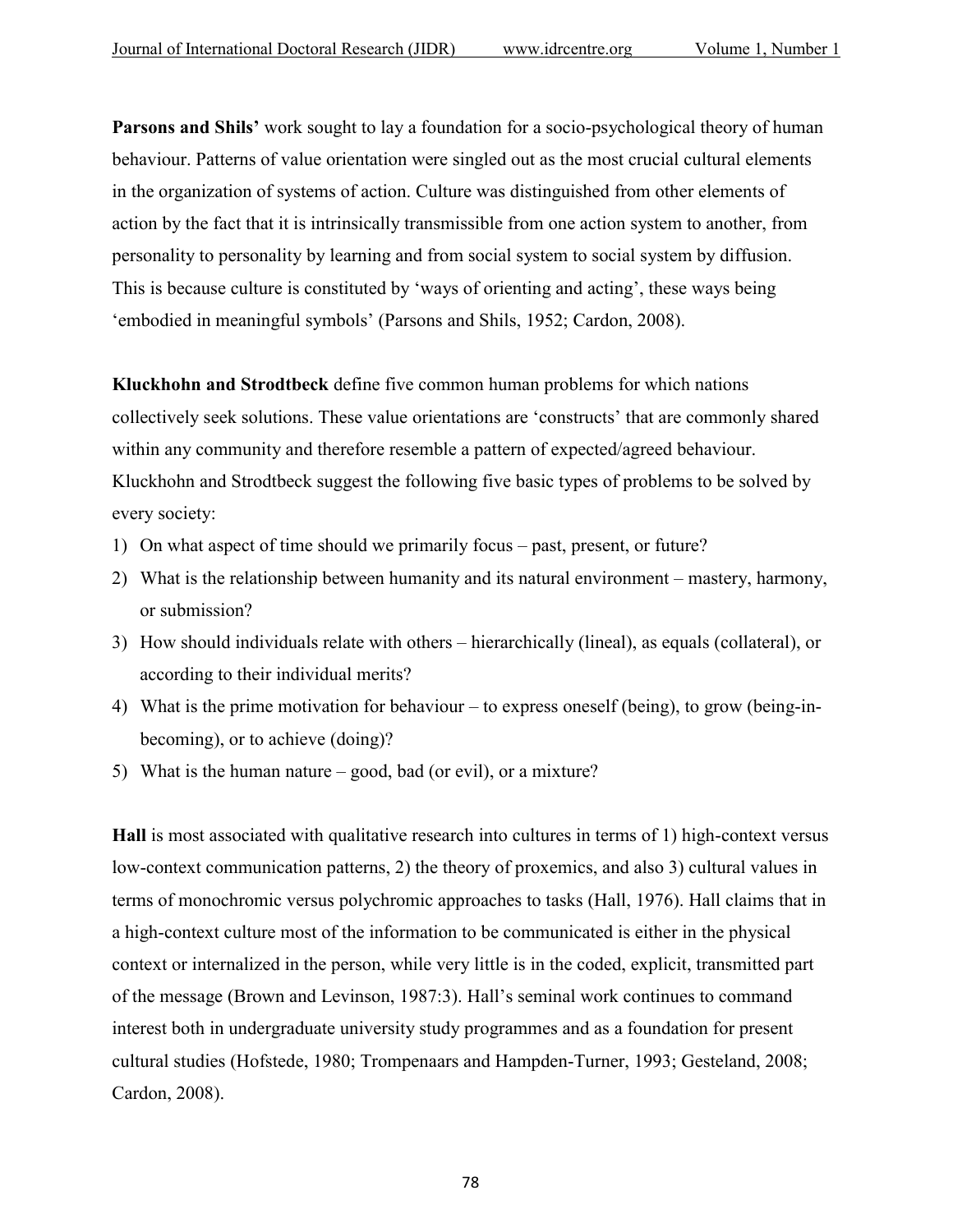**Haire et al.** specifically studied leadership, the role of the manager in his culture and motivation satisfaction among 3,600 managers. The focus of their work in 'In Managerial Thinking' was to adopt a behavioural approach in order to examine the values and attitudes that actually guide managerial actions and practices. Haire et al. focused on management attitudes in 14 countries: n attitudes related to autocratic – directive or democratic – participatory values.

**Rokeach** claimed that for most people life is not an aimless, mindless drift; their actions and activities are conscious or unconscious manifestations of their responses to two fundamental questions: 1) What do they want to pursue in life? and 2) How do they pursue these goals? He defines this dilemma as the choice we have between freedom and equality. In a survey presented in 1967, he suggested that 36 values are widely and perhaps universally held by human beings, and that they lead to the choice a society makes concerning whether to value freedom or equality (Rokeach, 1968). Values, according to Rokeach, are historically related, and deal with what is required or forbidden, what is judged to be good or bad, right or wrong. Thus in any given cultural group, values represent standards by which behaviour is evaluated and hence lead to the choice we make concerning whether to value freedom or equality in our specific society.

**Hofstede:** Perhaps the most influential classifications of cultural dimensions are those of Geert Hofstede. Over two decades have passed since the publication of *Culture's Consequences: International differences in work related values* (Hofstede, 1980), inspiring thousands of empirical studies (Kirkman et al., 2006). At first, four and later five main dimensions on which country cultures differ were revealed through theoretical reasoning and statistical analysis: Individualism-Collectivism, Power Distance, Uncertainty Avoidance, Masculinity vs. Femininity, and Long-Term Orientation vs. Short-Term Orientation. Similar to Kluckhohn and Strodtbeck's theories, Hofstede's claim is that these five dimensions of culture reflect basic problems that any society must cope with, but for which the solutions differ. In January 2008, a new survey instrument, the Values Survey Module 08, was introduced by Hofstede in collaboration with Geert Jan Hofstede, Michael Minkov, and Henk Vinken. This instrument will measure the original five dimensions plus an additional two: Indulgence vs. Constraint and Monumentalism vs. Self-Effacement.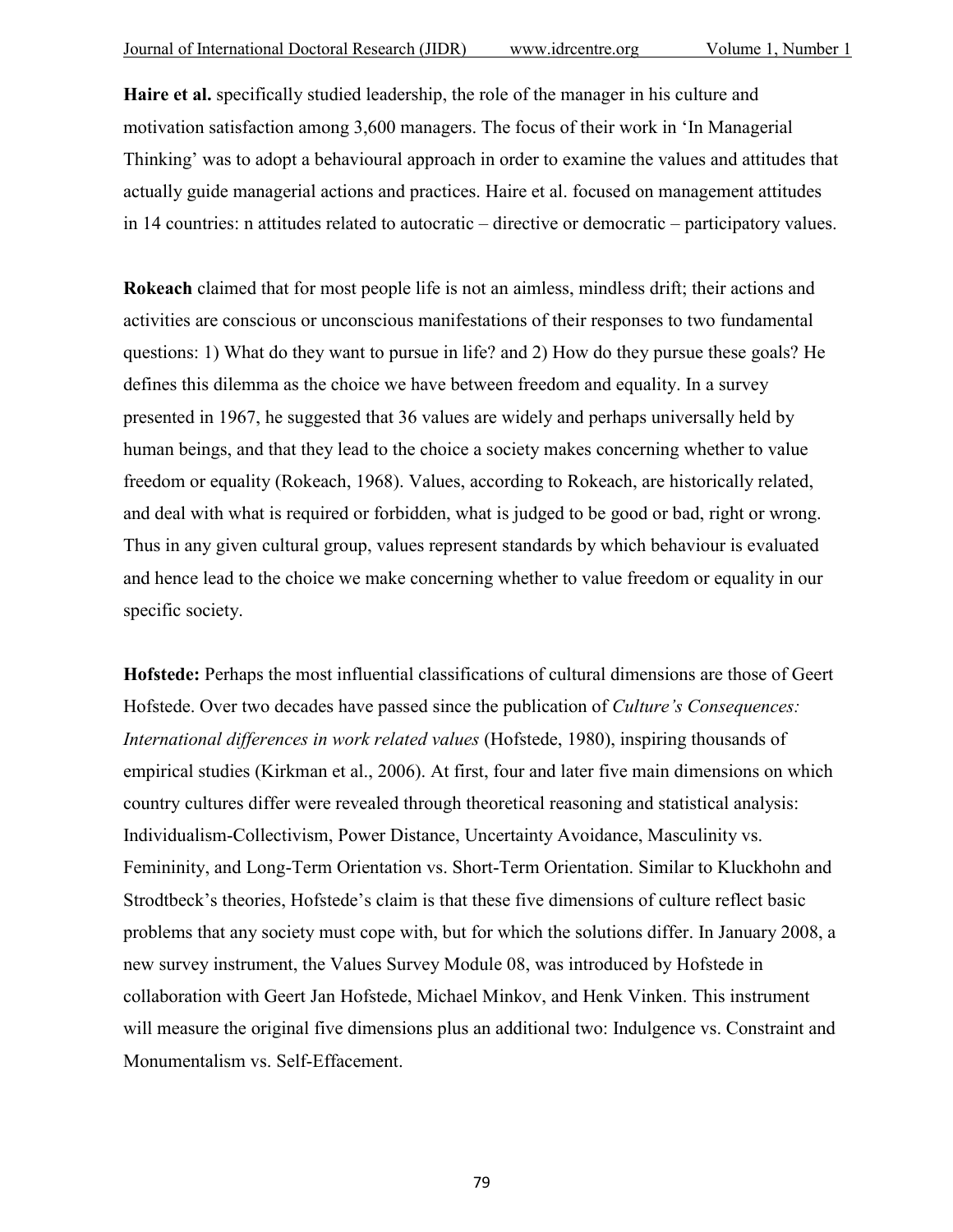*Individualism-Collectivism:* Where individualism is defined as 'a loosely knit social framework in which people are supposed to take care of themselves and of their immediate families only', and collectivism 'is characterized by a tight social framework in which people distinguish between in-groups and out-groups, they expect their in-group to look after them, and in exchange for that they feel they owe absolute loyalty to it' (Hofstede, 1980, 45). *Power Distance* is defined as 'the extent to which a society accepts the fact that power in institutions and organizations is distributed unequally' (Hofstede, 1980, 45). *Uncertainty Avoidance* is defined as 'the extent to which a society feels threatened by uncertain and ambiguous situations and tries to avoid these situations by providing greater career stability, establishing more formal rules, not tolerating deviant ideas and behaviours' (Hofstede, 1980, 45). *Masculinity-Femininity*: Masculinity is defined as 'the extent to which the dominant values in society are "masculine" that is, assertiveness, the acquisition of money and things, and not caring for others, the quality of life, or people' (Hofstede, 1980, 46). *Long-term Orientation* refers to future-oriented values such as persistence and thrift, whereas short-term orientation refers to past- and present-oriented values such as respect for tradition and fulfilling social obligation (Kirkman et al., 2006, 286). *Indulgence vs. Restraint:* The indulgence dimension stands for a society which allows relatively free gratification of some desires and feelings, especially those that have to do with leisure, merrymaking with friends, spending, consumption, and sex. Its opposite pole, Restraint, stands for a society which controls such gratification, and where people feel less able to enjoy their lives. *Monumentalism vs. Self-Effacement:* Monumentalism stands for a society which rewards people who are, metaphorically speaking, like monuments: proud and unchangeable. Its opposite pole stands for a society which rewards humility and flexibility.

**Geertz** has conducted extensive ethnographical research in South East Asia and North Africa. He proposed that culture is both a model of and a model for experience and this theme is a key point in many of his research papers (Ellison, 1975:637). As an anthropologist, he drew upon his own intensive fieldwork for empirical data. His work deals with topics such as religion, ideology, political order, and cultural analysis. In his ethnographic research he argues against locating culture 'in the minds and hearts of men' (Geertz, 1973:11). Geertz is perhaps best known for his application of the term 'thick description theory', where he states 'cultural analysis is (or should be) guessing at meanings, assessing the guesses, and drawing explanatory conclusions from the better guesses' (Ellison, 1975).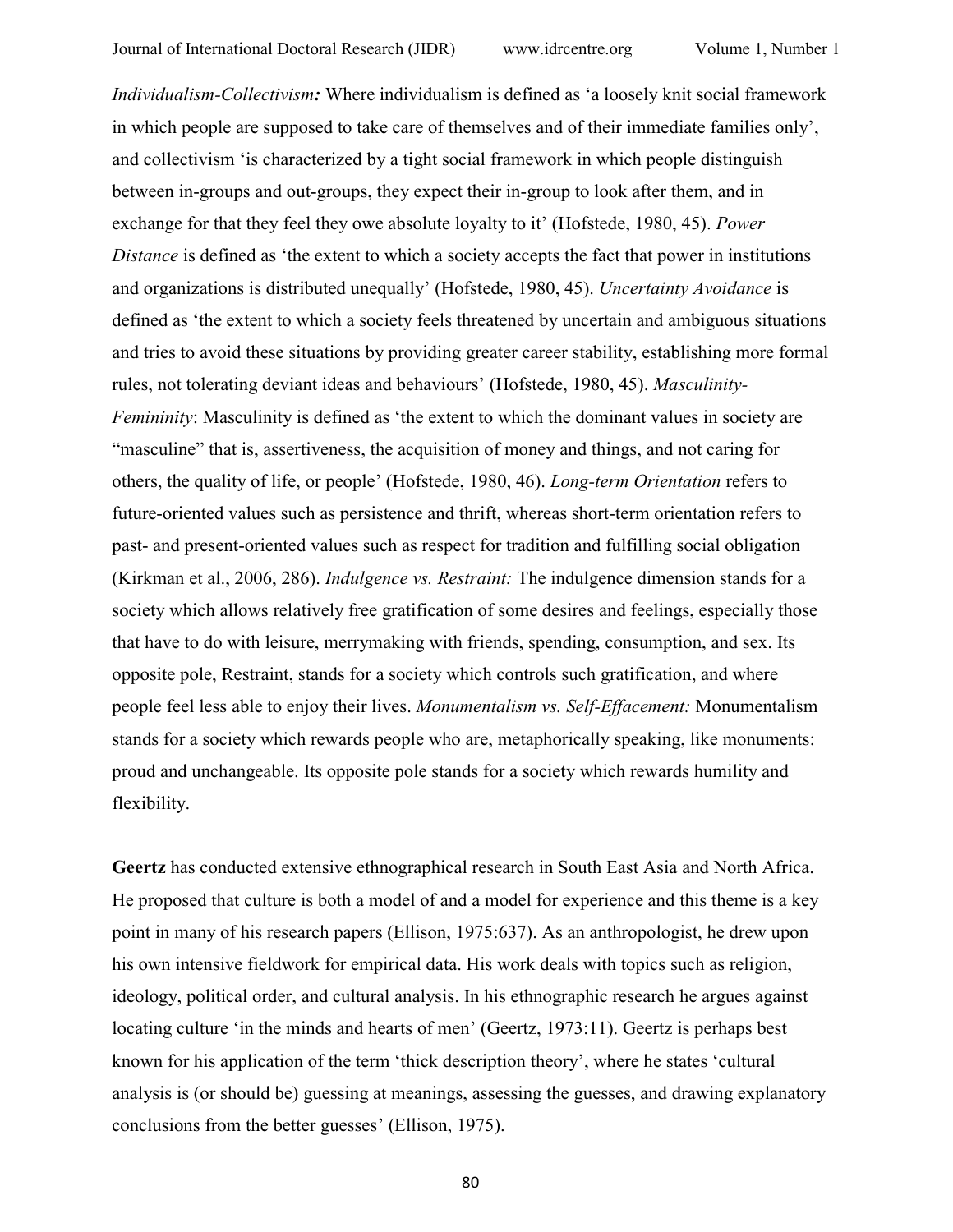**Denison** assesses organizational culture among 6,671 work groups, in 34 US firms, from 25 industries. The study identified four dimensions of organizational culture: 1) *Involvement*: the level of participation by an organization's members in decision making), 2) *Consistency*: the extent to which beliefs, values, and expectations are held consensually by members, 3) *Adaptability*: the degree to which an organization has the ability to alter behaviour, structures, and systems to cope with environment change, and 4) *Mission*: the existence of a shared view of the organization's purpose (Holt, 2007).

**Kogut and Singh** developed a composite index of cultural distance based on Hofstede's country scores. Thus their work can also be defined as having a quantitative-based approach. The deviations along Hofstede's first four dimensions – Power Distance, Uncertainty Avoidance, Individualism vs. Collectivism and Masculinity versus Femininity – are calculated. The index is represented algebraically as:

*Figure 2. Kogut and Singh's formula (Evans, 2007)* 4  $CDj = \sum (I \, ij - I \, iN)2 / V \, i \, j \, /4,$  $i = 1$ 

Thus 'CD*j*' above is the cultural difference of the country being studied compared to the US culture. Many studies have used the Kogut and Singh (1988) formula or an adapted version to test for the effect of, for example, cultural distance on an MNE's establishment mode choice (Agarwal, 1994; Barkema et al., 1996).

**Schwartz** has developed seven culture-level dimensions which he labeled 1) *Conservatism* **–** which represents a culture's emphasis on maintaining status quo and propriety; 2) *Intellectual Autonomy* – which refers to the extent to which people are free to independently pursue their own ideas and intellectual directions; 3) *Affective Autonomy –* referring to the extent to which people are free to pursue their affective desires; 4) *Egalitarian Commitment –* which refers to the extent to which people are inclined to voluntarily put aside selfish interests to promote the welfare of others; 5) *Mastery –* expressing the importance of getting ahead by being selfassertive; 6) *Hierarchy* **–** which denotes the extent to which it is legitimate to distribute power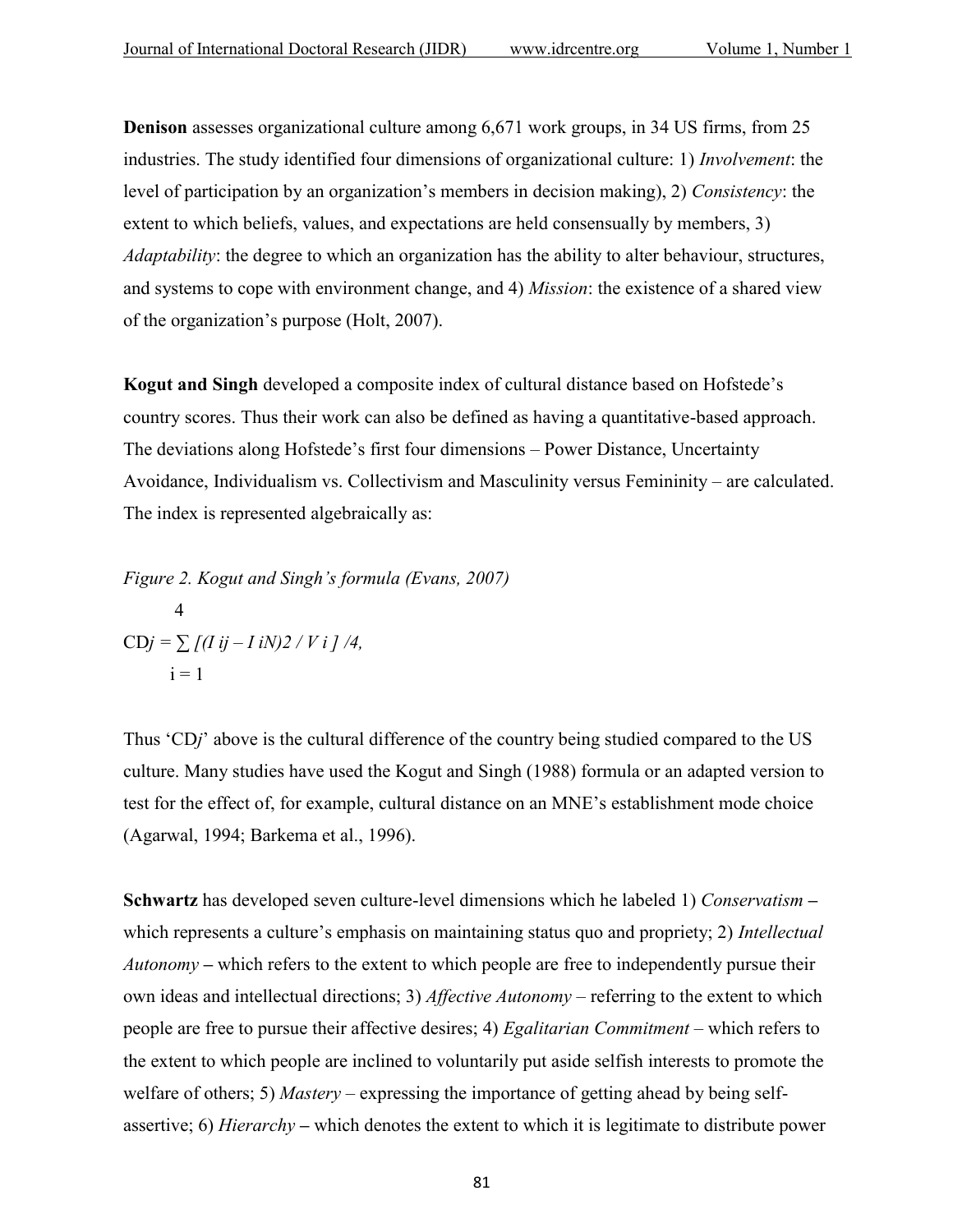and resources unequally; and 7) *Harmony* **–** which denotes the importance of fitting in harmoniously into the environment (Schwartz, 1994:112–115). Some texts may refer to three higher order continua: independence, openness to change, and self-enhancement, along with the following sub-dimensions: power, achievement, hedonism, stimulation, self direction, universalism, benevolence, tradition, conformity, and security.

**Schein** specifically studies organizational culture rather than cross-national culture. Nevertheless, his theories are also applied in cross-cultural studies. He argues in his third edition of *Organizational Culture and Leadership* (2006) that culture is pervasive and ultimately embraces everything that a group in concerned about and must deal with (Schein, 2006:2). He stresses that besides corporate culture, subcultures must also be considered, and thus he differentiates culture in three levels. The term 'level' refers to the degree to which a cultural phenomenon is visible to the observer: 1) The deepest level includes the basic assumptions, unconscious, taken-for-granted beliefs which he defines as the essence of culture; 2) The middle level is characterized by the norms, values, and rules of behaviour that members of a culture use to distinguish members of a different culture 'espoused values'; and 3) The top level includes the artifacts, the visible organizational structures and processes that are superficial – what people can see, hear, and feel when one person encounters an unfamiliar culture (Schien, 2004).

**Trompenaars,** together with co-researcher Hampden-Turner, draws upon the work by Parsons and Shils (1952), Kluckhohn and Strodtbeck (1961), and Hall (1976), and defines the concept of culture as the way people solve problems, particularly related to relationships, time, and the external environment (Trompenaars, 1996). He suggests the following scales on which individual responses to problems are interpreted: *Universalism vs. Particularism*: Are rules universal in a society, or specific in terms of who you are? *Individualism vs. Collectivism*: Is your identity part of a group, or are your individual identity and success paramount? *Neutral vs. Emotional*: To what extent do you show feelings? *Inner-directed vs. outer-directed*: To what extent do you hope to dominate or live in harmony with your environment? *Specific vs. Diffuse*: Is your business relationship restricted to a specific contract, or does the friendship permeate your life? *Achievement-status vs. Ascriptive-based status*: Are you respected for your track record, or is status ascribed to you according to your gender, position, and family? *Attitudes to time, linear vs. Cyclical*: When time is perceived as a linear function vs. as a repetitive cycle.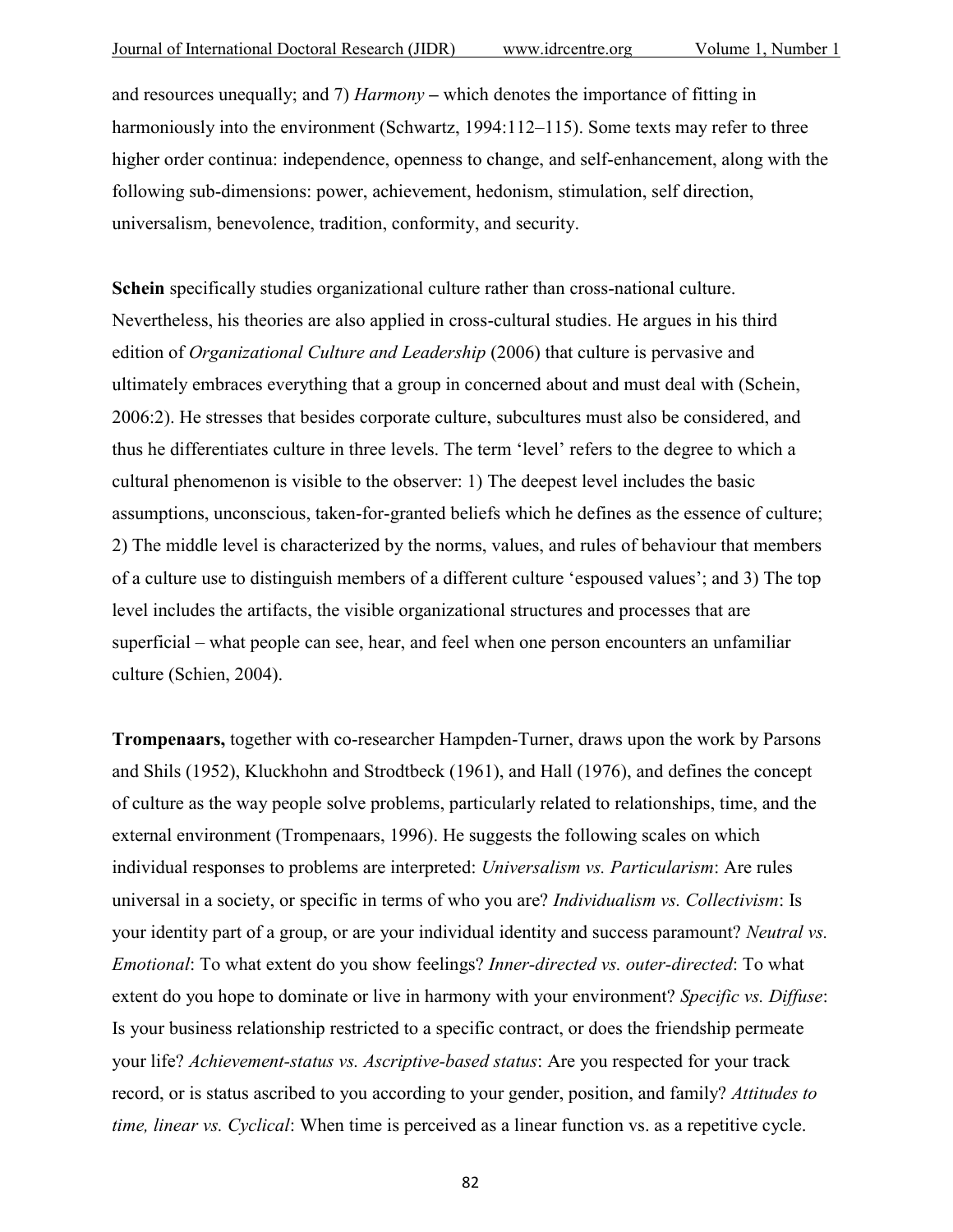**Harich and LaBahn** study cross-cultural performance within the fields of sales and marketing. In their seminal article 'Enhancing International Business Relationships: How Mexican distributors rate US Manufacturers' they state that for many manufacturers success in the international marketplace depends largely on how well they manage their relationships with retailers, distributors, and agents in foreign cultures. Trust, dependence, idiosyncratic investments, continuity, and cultural sensitivity are seen as key determinants to a successful cross-national business relationship (Gooderham et al., 2003:287).

**Inglehart et al.'s** (2004) ongoing research, the World Values Survey, focuses on cultural change and its consequences. These data show that there are strong links between the values and beliefs of mass publics and the presence or absence of democratic institutions, thus supporting the thesis that political culture plays a crucial role in the emergence and survival of democracy. Inglehart et al. propose that two cultural dimensions dominate the global picture: 1) *Traditional/Secular-rational (y axis)* and 2) *Survival/Self-expression values (x axis).* These two dimensions explain more than 70% of the national variance in a factor analysis of ten indicators. The Traditional/Secular-rational values dimension reflects the contrast between societies in which religion is very important and those where it is not. The values of Survival vs. Self-expression are linked to a society's transition from being industrial to being postindustrial, as unprecedented wealth accumulation in many industrialized nations means that survival is now taken for granted. Thus a central component of this emerging dimension involves the polarization between materialist and post-materialist values. Self-expression values, on the other hand, give high priority to environment protection, tolerance of diversity, and rising demands for participation in political and economic decision making.

**Project GLOBE:** A total of 170 social scientists and management scholars from 62 cultures representing all major regions of the world are engaged in this long-term programmatic series of inter-cultural studies. Data on both societal practices and societal values have been collected from over 17,300 respondents. *Power Distance* is defined as the degree to which members of an organization or society expect and agree that power should be stratified and concentrated at higher levels of an organization or government (House et al., 2004:12). Project GLOBE presents *Performance Orientation* as the degree to which a society encourages and rewards group members for performance improvement and excellence (House et al., 2004:12). High-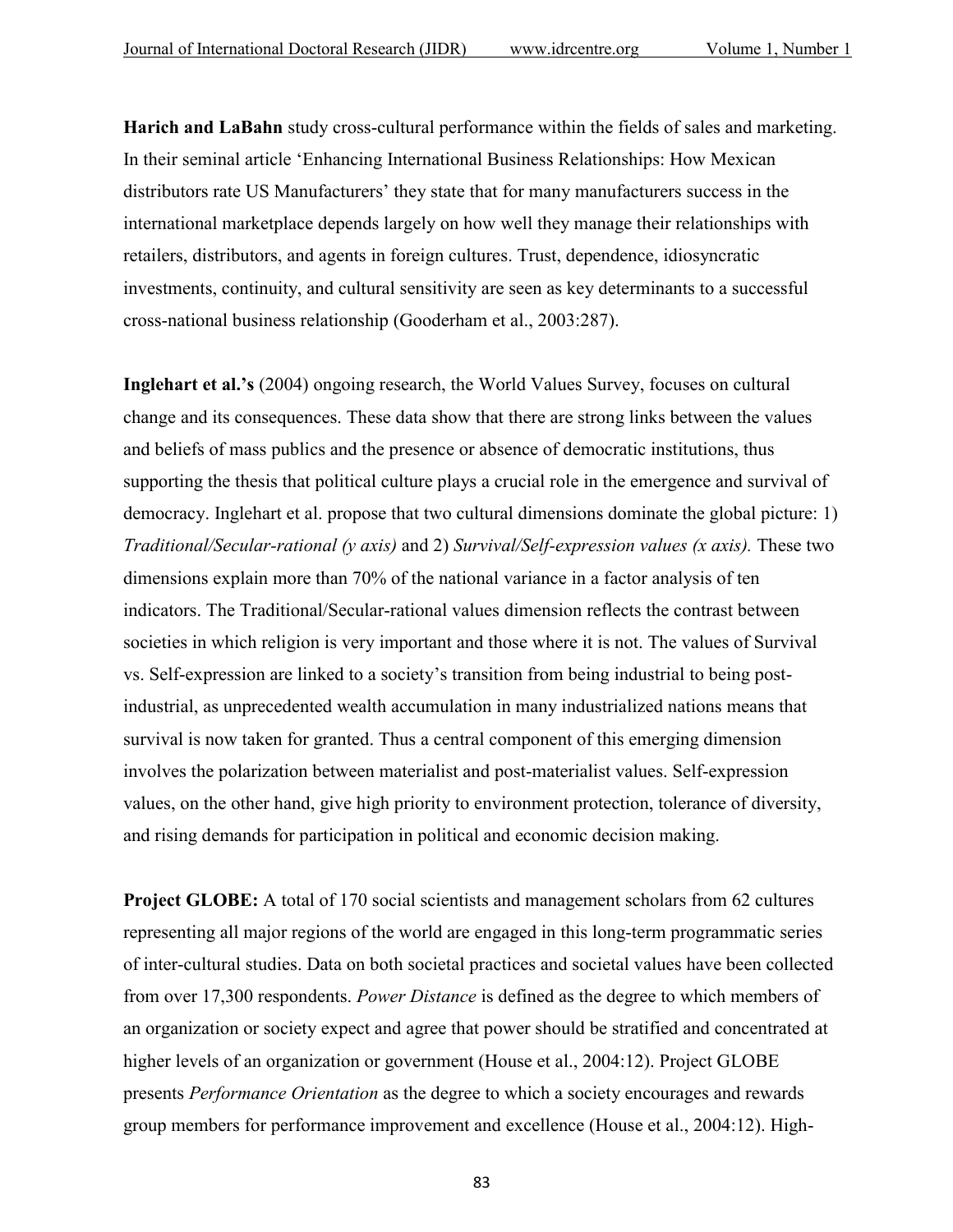scoring cultures tend to focus on achievement, the future, taking initiative, and job-related accomplishments. Low-scoring countries, on the other hand, tend to focus on tradition, family, affiliation, and social ties. Hence, social relationships are valued more than achieving is. *Future Orientation* is the degree to which individuals in organizations or societies engage in futureoriented behaviors such as planning, investing in the future, and delaying individual or collective gratification (House et al., 2004:12). *Gender Egalitarianism:* One of the most fundamental ways in which societies differ is the extent to which each prescribes and proscribes different roles for women and men (Hofstede, 1980:11). Some societies are more Gender Egalitarian and seek to minimize gender role differences (House et al., 1999). This research focuses on the degree to which women and men are represented in the workforce, hold positions of authority, and participate in child rearing and housework. *Assertiveness*: Kluckhohn and Strodtbeck (1961) discussed dominance as an element of assertiveness in relation to the nature of the relationship of individuals, groups, and societies with the outside world. Assertive societies will thus view relations in terms of dominance (House et al., 2004:12). *Individualism and Collectivism*: *Institutional Collectivism* takes the form of laws, social programs, or institutional practices that encourage collective behavior (House and Javidan, 2004). *In-group Collectivism* measures the degree to which members would prefer making decisions at the group level rather than at the individual level (Schneider and Barsoux, 2002). Further, In-Group Collectivist societies will submit to the will of the group in determining beliefs and behaviors (Adler, 2008). *Humane Orientation*: This is a dimension that, although unique to Project GLOBE's model of cross-cultural research, is grounded in the theory of Kluckhohn and Strodtbeck's (1961) Basic Human Nature and McClelland's (1985) concept of the affiliative motive (House and Javidan, 2004). Project GLOBE claims that there is a correlation between decreasing unhelpfulness and urbanization with increasing population density (House et al., 2004:563).Values such as altruism, benevolence, kindness, love, and generosity are salient motivating factors guiding people's behavior in societies characterized by a strong Humane Orientation. *Uncertainty Avoidance* is the extent to which members of an organization or society strive to avoid uncertainty by relying on established social norms, rituals, and bureaucratic practices. Hence, people in high uncertainty avoidance cultures actively seek to decrease the probability of unpredictable future events that could adversely affect the operation of an organization or society and to remedy the success of such adverse effects (House et al., 2004:13).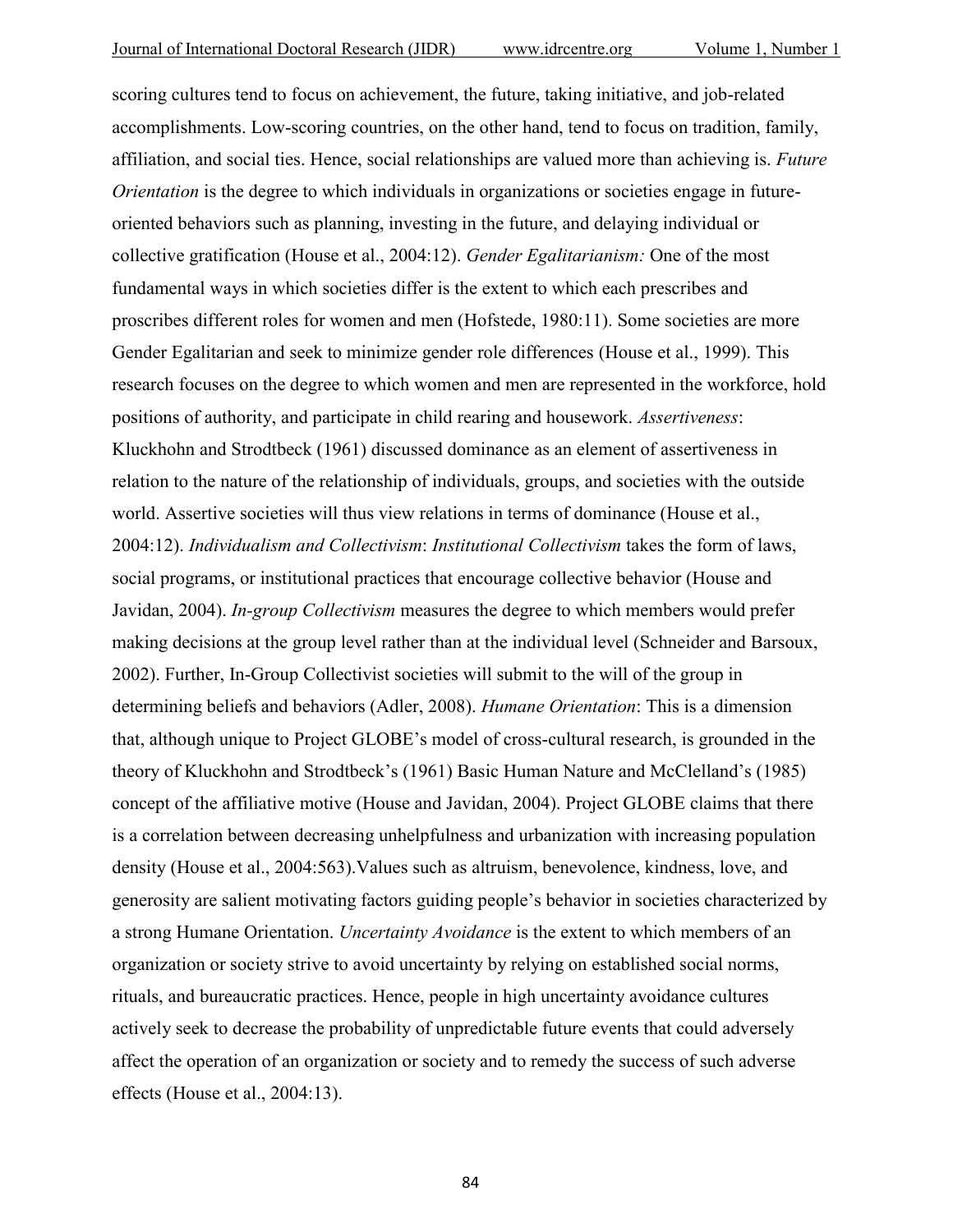Possible limitations of Project GLOBE include the constraints it imposes upon any future research project in terms of time resources. Asking participants to answer a 116-item questionnaire may make getting a valid and sufficient response rate difficult. A more in-depth critique of Project GLOBE and of Hofstede's work will now be presented.

# **The current debate: a summary of the critique of the Project GLOBE study**

Table 1 below offers a review of the critique of the Project GLOBE study and clarifies the corresponding response or discussions by the Project GLOBE team.

| <b>Summary</b><br>critique of              | The critique                                                                                                                                                                     | Response / related discussions by<br><b>Project GLOBE</b>                                                                                                                                                                                                                                                                                                                                                                                                                                                                                                                 |
|--------------------------------------------|----------------------------------------------------------------------------------------------------------------------------------------------------------------------------------|---------------------------------------------------------------------------------------------------------------------------------------------------------------------------------------------------------------------------------------------------------------------------------------------------------------------------------------------------------------------------------------------------------------------------------------------------------------------------------------------------------------------------------------------------------------------------|
| <b>Project GLOBE</b><br>by:                |                                                                                                                                                                                  |                                                                                                                                                                                                                                                                                                                                                                                                                                                                                                                                                                           |
| <b>Minkov</b> and<br><b>Blagoev (2011)</b> | Globe has added only one<br>validated new dimension:<br>assertiveness norms. The<br>remaining GLOBE<br>dimensions are of a dubious<br>nature. Their<br>meaningfulness is unclear | The process through which the GLOBE<br>questionnaire was developed has been<br>clearly articulated and demonstrates a<br>collaborative and internationally<br>inclusive exercise in cross-cultural<br>research. GLOBE comprises over 160<br>scholars from 64 societies. 145 of these<br>are country co-investigators who have<br>been directly involved in creating and<br>facilitating the project. They commented<br>on relevance, understandability,<br>translatability and face validity of the<br>items as they pertain to their societies<br>(Javidan et al., 2006) |
| <b>McCrae</b> (2008)                       | The 'as is' practices variants<br>are closer to stereotypes<br>than objective reality                                                                                            | As above.                                                                                                                                                                                                                                                                                                                                                                                                                                                                                                                                                                 |
| Hofstede (2006)                            | The GLOBE values<br>measures have no necessary<br>logical linkage with the<br>prior measures of values<br>used by for instance<br>Schwartz (1994) or<br>Inglehart et al. (2004). | Scales showed convergent and<br>discriminant validity with respect to<br>unobtrusive measures, archival data and<br>other national surveys such as the world<br>survey (Inglehart et al., 1998). All of<br>this evidence attests to the construct<br>validity of the scales (Gupta, Sully de<br>Luque, and House, 2004).                                                                                                                                                                                                                                                  |
| <b>Smith (2006)</b>                        | The complexity demanded<br>of analyses built upon nine<br>dimensions (with 116 items)<br>will defeat many research<br>designs.                                                   | Hofstede's survey with only 34 items<br>and four (five) dimensions is too<br>simplistic and not sufficiently<br>comprehensive (House et al., 2004).                                                                                                                                                                                                                                                                                                                                                                                                                       |

# *Table 1. Summary of the critique of Project GLOBE*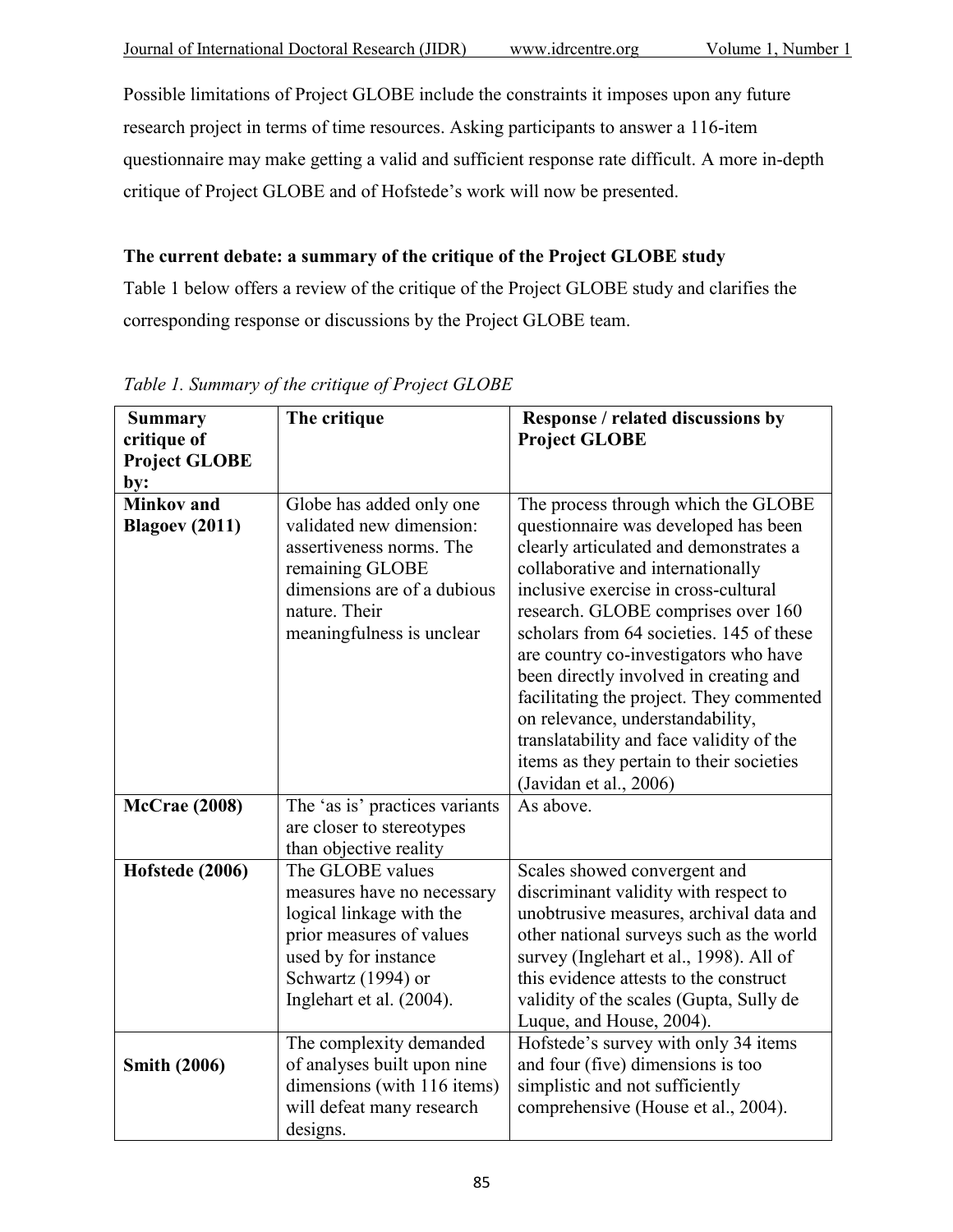| <b>Summary</b><br>critique of<br><b>Project GLOBE</b><br>by: | The critique                                                                                                                                                                                                                                                      | Response / related discussions by<br><b>Project GLOBE</b>                                                                                                                                                                                                                                                                                                    |
|--------------------------------------------------------------|-------------------------------------------------------------------------------------------------------------------------------------------------------------------------------------------------------------------------------------------------------------------|--------------------------------------------------------------------------------------------------------------------------------------------------------------------------------------------------------------------------------------------------------------------------------------------------------------------------------------------------------------|
| <b>Smith (2006)</b>                                          | At no point in the 818 pages<br>did the GLOBE researchers<br>(House et al., 2004) make<br>plain whether they have<br>aggregated the score for<br>each individual survey item<br>to the national level before<br>the interrelations between<br>items are explored. | Hanges and Dickson (2006) have now<br>provided details of the rather more<br>complex sequence of confirmatory<br>analyses that were employed.                                                                                                                                                                                                                |
| <b>Peterson and</b><br><b>Castro (2006)</b>                  | House et al. followed the<br>wrong scale development:<br>They used individual level<br>scales and aggregate (ILSA)<br>rather than create aggregate<br>scales approach (CSA)<br>recommended by cross-<br>cultural researchers.                                     | The stated objectives for the GLOBE<br>scales were constant with the CSA<br>approach. House et al. believe that<br>Peterson and Castro's statements about<br>the individual-level nature of the<br>GLOBE are based partly on a<br>misreading of the GLOBE scale<br>construction process (Javidan et al.,<br>$2006$ ).                                        |
| <b>Graen (2006)</b>                                          | The GLOBE authors claim<br>much cross-cultural<br>ecological and construct<br>validity for any meaningful<br>practical recommendations<br>to emerge.                                                                                                              | The leadership and organizational<br>culture scales demonstrated validity<br>within a nomological network .All<br>scales had reliability of .85 based on<br>Cronbach alpha and correlation analysis.<br>Additionally, the scales were tested for<br>external validity using sources of<br>information collected independently<br>(Hanges and Dicksen, 2004). |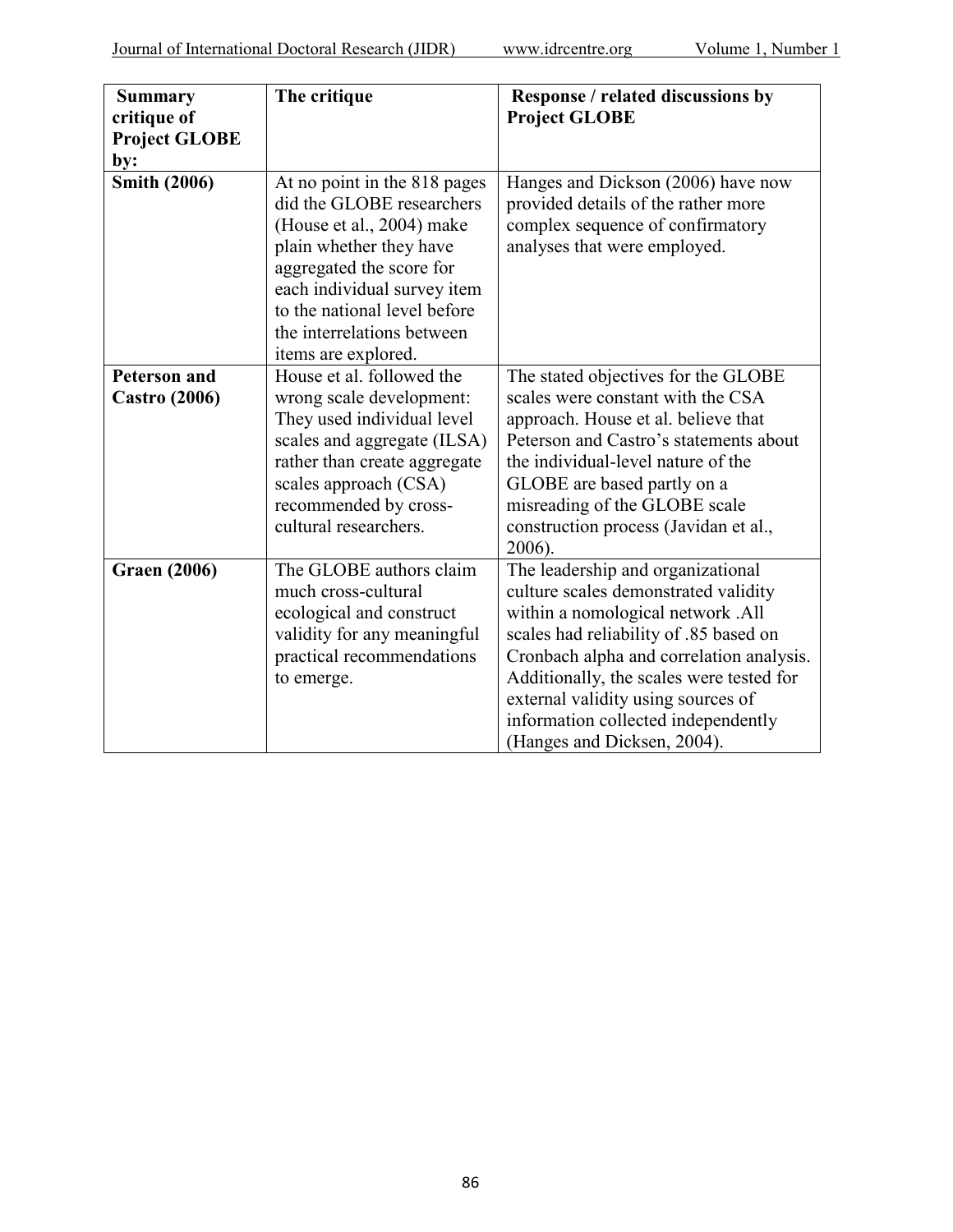| <b>Summary</b><br>critique of<br><b>Project GLOBE</b><br>by: | The critique                                                                                                                                                                                                             | Response / related discussions by<br><b>Project GLOBE</b>                                                                                                                                                                                                                                                                                                                                                                                                                                                                                                                                                                                                                                                                                                                          |
|--------------------------------------------------------------|--------------------------------------------------------------------------------------------------------------------------------------------------------------------------------------------------------------------------|------------------------------------------------------------------------------------------------------------------------------------------------------------------------------------------------------------------------------------------------------------------------------------------------------------------------------------------------------------------------------------------------------------------------------------------------------------------------------------------------------------------------------------------------------------------------------------------------------------------------------------------------------------------------------------------------------------------------------------------------------------------------------------|
| <b>Graen (2006)</b>                                          | The GLOBE questionnaires<br>were developed through an<br>insular process, without the<br>collaboration of a larger<br>group of heterogeneous<br>scholars, thus the resulting<br>constructs are not valid.                | The process through which the GLOBE<br>questionnaire was developed has been<br>clearly articulated and demonstrates a<br>collaborative and internationally<br>inclusive exercise in cross-cultural<br>research. GLOBE comprises over 160<br>scholars from 64 societies. 145 of these<br>are country co-investigators who have<br>been directly involved in creating and<br>facilitating the project. They commented<br>on relevance, understandability,<br>translatability and face validity of the<br>items as they pertain to their societies.<br>The archival data served as a<br>mechanism for construct validation of<br>the culture dimension scales. In his work<br>on leader-member relations, Graen<br>provides no such evidence of his<br>measure or construct validity. |
| Peterson (2006)                                              | The book does an<br>incomplete job of describing<br>how several methodological<br>issues central to cross-<br>cultural research have been<br>handled and description of<br>the measurement-<br>development is ambiguous. | Hanges and Dickson (2006) have now<br>provided details of the rather more<br>complex sequence of confirmatory<br>analyses that were employed.                                                                                                                                                                                                                                                                                                                                                                                                                                                                                                                                                                                                                                      |
| <b>Graen (2006)</b>                                          | The GLOBE research is 'a<br>large number of one-shot,<br>self-report culturally biased<br>survey studies'.                                                                                                               | The GLOBE project used an extensive<br>range of qualitative and quantitative<br>analyses, including media analyses,<br>individual and focus group interviews,<br>archival data and unobtrusive measures<br>in an integrative approach (House et al.,<br>2004).                                                                                                                                                                                                                                                                                                                                                                                                                                                                                                                     |
| <b>Graen(2006)</b>                                           | GLOBE used convenience<br>sampling.                                                                                                                                                                                      | The sample is a selected sample; all<br>industries were domestic organizations<br>to ensure cross-cultural comparability.<br>Middle managers were used in the<br>sample because House et al. sought to<br>query respondents who had experience<br>both as a leader and as a follower<br>(Hanges and Dicksen, 2004).                                                                                                                                                                                                                                                                                                                                                                                                                                                                |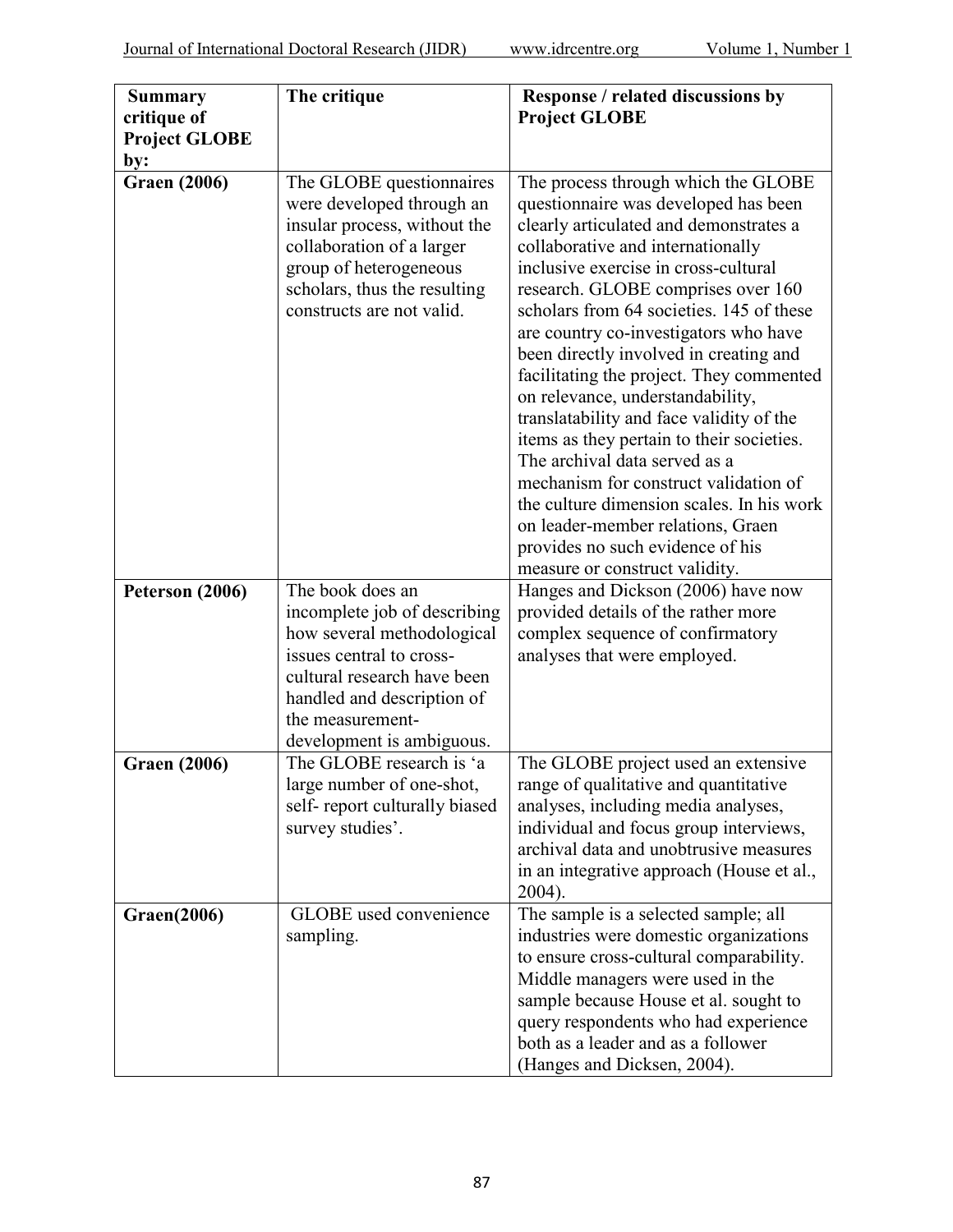| <b>Summary</b><br>critique of<br><b>Project GLOBE</b><br>by: | The critique                                                                | <b>Response / related discussions by</b><br><b>Project GLOBE</b>                                                                                                                                                                                                                                                                                         |
|--------------------------------------------------------------|-----------------------------------------------------------------------------|----------------------------------------------------------------------------------------------------------------------------------------------------------------------------------------------------------------------------------------------------------------------------------------------------------------------------------------------------------|
| <b>Graen (2006)</b>                                          | The GLOBE participants'<br>responses were based on<br>social desirability.  | This is a gross misrepresentation of the<br>instructions given to respondents. They<br>were asked to indicate the way things<br>are (Hanges and Dicksen, 2004).                                                                                                                                                                                          |
| <b>Graen (2006)</b>                                          | Claims the labelling of the<br>types of GLOBE leadership<br>types was poor. | Graen misquoted the dimensions. Not<br>'types' – these are dimensions. Not<br>'Autocratic', as Graen incorrectly used,<br>but 'Autonomous' and not 'shared' but<br>'participative and not defensive but 'self<br>protective'. The incorrect labels<br>provided by Graen reveal his own<br>ethnocentric bias.                                             |
| <b>Graen (2006)</b>                                          | Inaccurate country<br>clustering.                                           | Graen's harsh criticism of the GLOBE<br>clustering demonstrates a lack of<br>knowledge generally about cluster<br>analysis. The final GLOBE clustering<br>labels were based on results from the<br>GLOBE analysis and previous empirical<br>studies as well as other factors such as<br>common language, geography, religion<br>and historical accounts. |

## **The current debate: a summary of the critique of Hofstede's study**

Table 2 below offers an overview of the critique of Hofstede's studies by key researchers in the field. Hofstede's responses or related discussions to the critique are also listed.

| <b>Critique of</b> | Critique                                | <b>Response / related discussions</b> |
|--------------------|-----------------------------------------|---------------------------------------|
| Hofstede by:       |                                         | by Hofstede                           |
|                    | It is problematic in quantitative       | Through a factor analytical           |
| Warner-            | research to claim as Hofstede does      | treatment of country averages for     |
| Søderholm (2010)   | that 'Cronbach's alpha reliability      | his value measures, Hofstede          |
|                    | coefficients are irrelevant'. He does   | identified three cultural             |
|                    | not report internal reliability results | dimensions, one of which he           |
|                    | nor does he detail the step-wise        | further split into two components     |
|                    | EFA and CFA procedures and              | [] The four dimensions can be         |
|                    | detailed findings                       | related to basic anthropological      |
|                    |                                         | societal issues (Hofstede et al.,     |
|                    |                                         | 2010)                                 |

*Table 2. Summary of the critique of the Hofstede's study*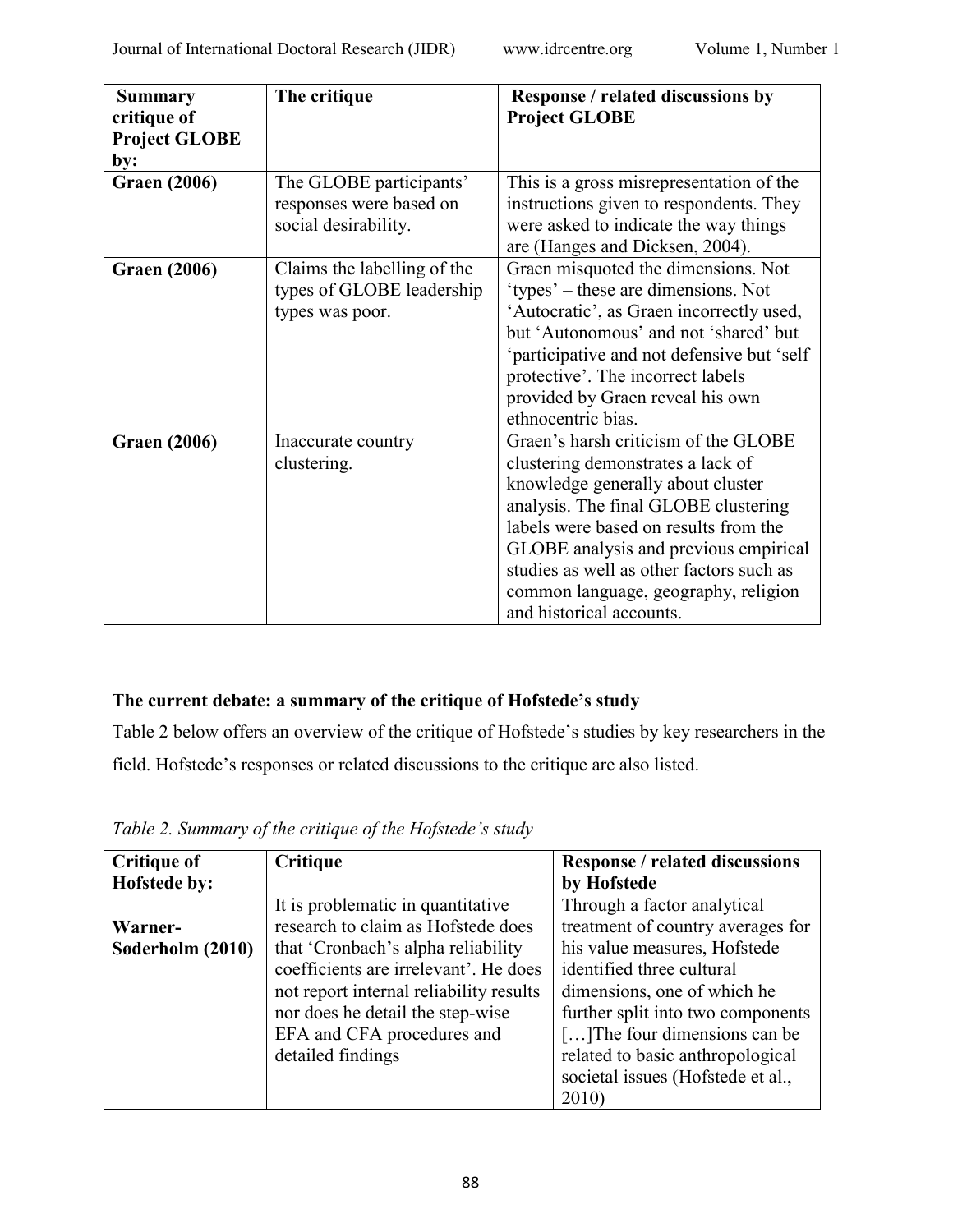| <b>Critique of</b>                                             | Critique                                                                                                                                                                                                                                                                                       | <b>Response / related discussions</b>                                                                                                                                                                                                                                                                                                                                                                       |
|----------------------------------------------------------------|------------------------------------------------------------------------------------------------------------------------------------------------------------------------------------------------------------------------------------------------------------------------------------------------|-------------------------------------------------------------------------------------------------------------------------------------------------------------------------------------------------------------------------------------------------------------------------------------------------------------------------------------------------------------------------------------------------------------|
| Hofstede by:<br><b>GLOBE</b> team<br>(Javidan et al.,<br>2006) | Hofstede's work is not action<br>research based. Action research<br>involves a spiral of steps including<br>fact finding, planning, action steps,<br>evaluation, amended plans and<br>further action.                                                                                          | by Hofstede<br>Nations may not be the best units<br>for studying cultures but they are<br>usually the only kind available<br>[]. Surveys should not be the<br>only way to measure cultural<br>differences. [] The dimensions<br>found are assumed to have<br>centuries-old roots; only data,<br>which remained stable across<br>two subsequent surveys, were<br>maintained (Hofstede,<br>2002:1356).        |
| <b>GLOBE</b> team<br>(Javidan et al.,<br>2006)                 | Ambiguous psychometric<br>instrument design process with<br>unclear properties on established<br>psychometric requirements<br>Hofstede's work is US centred and<br>old: his work is based on a<br>consulting project that he and his<br>European colleagues conducted for<br>IBM in the 1960s. | Data have since been validated<br>against all kinds of external<br>measurements; recent<br>replications show no loss of<br>validity (Hofstede, 2002: 1356).<br>The IBM project locally<br>recruited company researchers<br>with local degrees - they<br>conducted the pilot interviews<br>and contributed substantially to<br>the questionnaires and the<br>interpretation results (Hofstede,<br>2006:885). |
| Kirkman et al.<br>(2006)                                       | Hofstede's framework does not tell<br>us what complementary cultural<br>values exist beyond Hofstede's five<br>dimensions and what individual<br>attributes (e.g. cognitive) might be<br>more proximate to employee<br>feelings or actions than cultural<br>values.                            | Additional items should be both<br>conceptually and statistically<br>independent of the five<br>dimensions already defined, and<br>they should be validated by<br>significant correlations with<br>conceptually related external<br>measures; candidates are<br>welcome to apply (Hofstede,<br>2002:1356).                                                                                                  |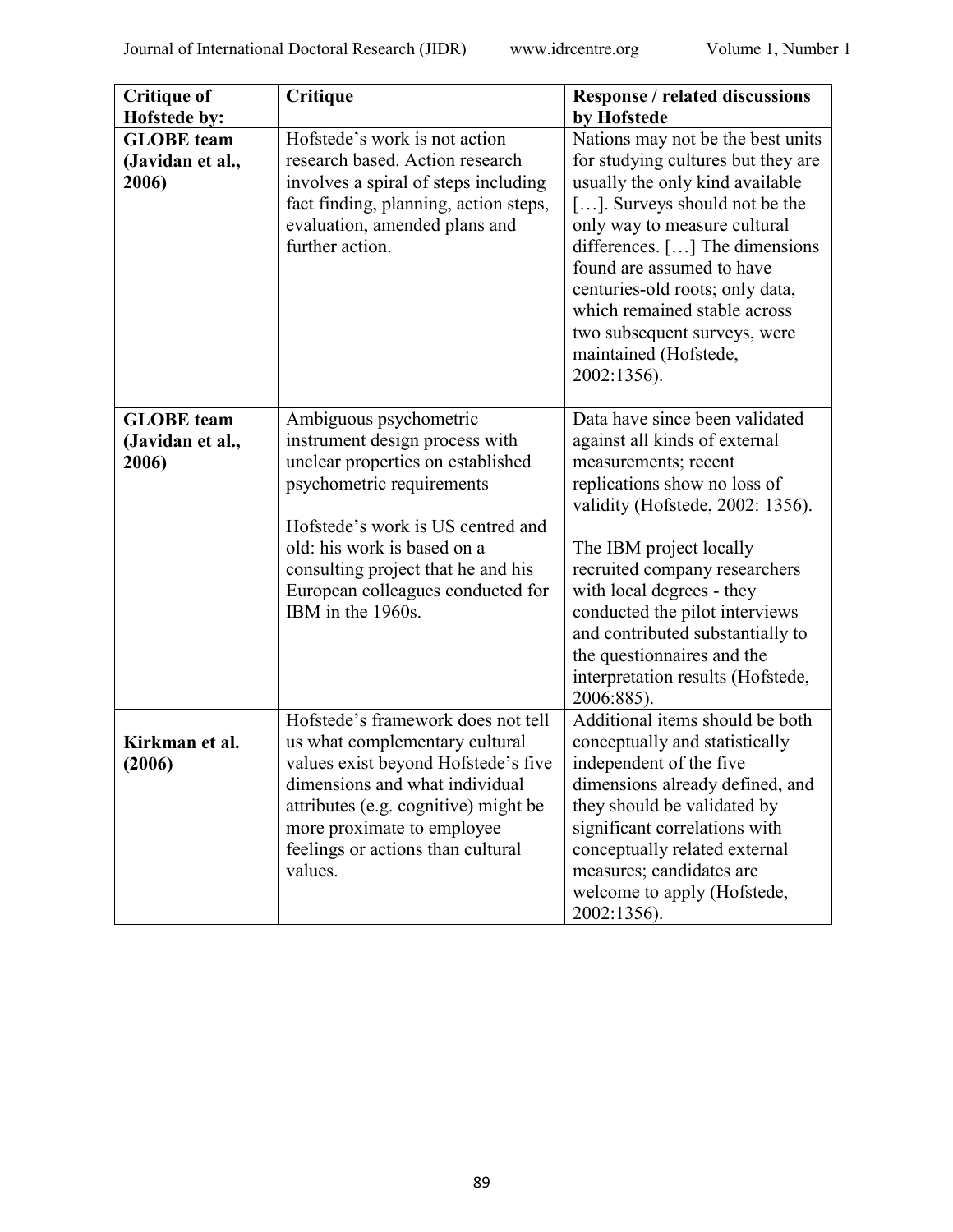|                    | Critique                             | <b>Response / related discussions</b> |
|--------------------|--------------------------------------|---------------------------------------|
| <b>Critique of</b> |                                      |                                       |
| Hofstede by:       |                                      | by Hofstede                           |
| Kirkman et al.     | As models are developed using        | The five dimensions in the            |
| (2006)             | moderators as key contingency        | Hofstede model have both an           |
|                    | factors, both theory development     | empirical base and a theoretical      |
|                    | and advice to practitioners becomes  | (or even philosophical) rationale.    |
|                    | increasingly narrow.                 | Supported (at least in the case of    |
|                    |                                      | the first four) by a classic and      |
|                    |                                      | fundamental review of the             |
|                    |                                      | existing insights about 'national     |
|                    |                                      | character' and 'model                 |
|                    |                                      | personality' half a century ago       |
|                    |                                      | (Inkeles and Levinson, 1954).         |
|                    |                                      |                                       |
|                    |                                      | Their presence in the GLOBE           |
|                    |                                      | material speaks in favour of the      |
|                    |                                      | thoroughness and                      |
|                    |                                      | professionalism of the GLOBE          |
|                    |                                      | project (Hofstede, 2006:898).         |
| <b>McSweeney</b>   | Extreme, singular theories such as   |                                       |
| (2002)             | Hofstede's model of national         | These should not be the only          |
|                    | culture are profoundly problematic.  | way to model culture (Hofstede,       |
|                    | His conflation and uni-level         | 2002:1356).                           |
|                    | analysis precludes consideration of  |                                       |
|                    | interplay between macroscopic and    |                                       |
|                    | microscopic cultural levels between  |                                       |
|                    | the cultural and the non-cultural    |                                       |
|                    | (McSweeney, 2002: 113).              |                                       |
|                    | Hofstede credits absolute causality  | What was measured were                |
| <b>McSweeney</b>   | to national cultures. Essentially he | differences between national          |
| (2002b)            | endorses national cultural           | cultures. Any set of functionally     |
|                    | determinism (McSweeney,              | equivalent samples from national      |
|                    | 2002:92).                            | populations can supply                |
|                    |                                      | information about such                |
|                    |                                      | differences. The country scores       |
|                    |                                      | obtained correlated highly with       |
|                    |                                      | all kinds of other data, including    |
|                    |                                      | results obtained from                 |
|                    |                                      |                                       |
|                    |                                      | representative samples of entire      |
|                    |                                      | national populations (Hofstede,       |
|                    |                                      | 2002:1356).                           |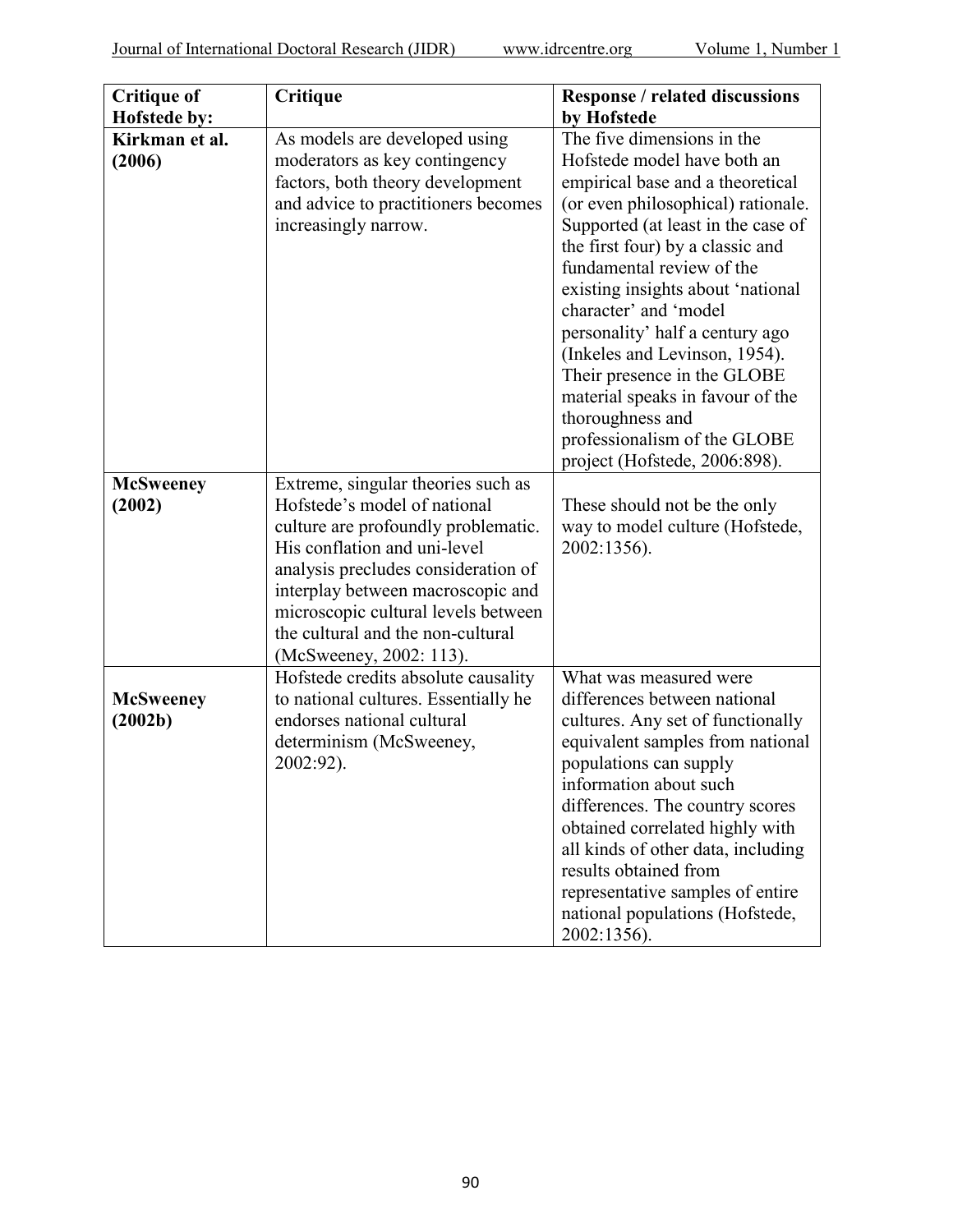| <b>Critique of</b>                            | Critique                                                                                                                                                                                                                                                                                                                                                                                                                    | <b>Response / related discussions</b>                                                                                                                                                                                                                                                                                                                                                                    |
|-----------------------------------------------|-----------------------------------------------------------------------------------------------------------------------------------------------------------------------------------------------------------------------------------------------------------------------------------------------------------------------------------------------------------------------------------------------------------------------------|----------------------------------------------------------------------------------------------------------------------------------------------------------------------------------------------------------------------------------------------------------------------------------------------------------------------------------------------------------------------------------------------------------|
| Hofstede by:                                  |                                                                                                                                                                                                                                                                                                                                                                                                                             | by Hofstede                                                                                                                                                                                                                                                                                                                                                                                              |
| <b>McSweeney</b><br>(2002)                    | Hofstede relies on notions of<br>national cultural sharedness: those<br>values are common to all<br>individuals within a nation and he<br>applies a statistical aggregation,<br>which can be problematic. Kirkman<br>et al. further this critique to note<br>that they strongly encourage greater<br>attention to such important<br>methodological details to<br>strengthen the robustness of<br>research in this category. | The cross-national analysis<br>developed its concepts from the<br>database file (Hofstede, 2006:<br>885). The five dimensions in the<br>Hofstede model have both an<br>empirical base and a theoretical<br>(or even philosophical) rationale.                                                                                                                                                            |
| <b>McSweeney</b><br>(2002)                    | Hofstede inconsistently relies on a<br>statistical averaging of<br>heterogeneous 'components'. Using<br>a large number of respondents does<br>not itself guarantee<br>representativeness.                                                                                                                                                                                                                                   | Hofstede claims that 'if a sample<br>is homogenous with regard to the<br>criteria under study, there is very<br>little to gain in reliability over an<br>absolute sample size of 50<br>(respondents per country). I<br>could therefore have done my<br>research on 40 (countries) x 50<br>(respondents per country) x2<br>(survey rounds) – or $4000$<br>respondents in total' (Hofstede,<br>2002:1356). |
| <b>McSweeney</b><br>(2002)                    | Hofstede's principle data comes<br>from respondents working for one<br>multi-national company: IBM.<br>Questions arise as to whether the<br>data reflect an organizational<br>culture rather than cross-national<br>data.                                                                                                                                                                                                   | This data have proven to show<br>valid cross-cultural differences<br>(Hofstede, 2001).                                                                                                                                                                                                                                                                                                                   |
| <b>Sivakumper and</b><br><b>Nakata (2001)</b> | Hofstede's work ignores within-<br>country heterogeneity.                                                                                                                                                                                                                                                                                                                                                                   | This does not matter so long as<br>respondents were non-<br>representative in the same way<br>across countries.                                                                                                                                                                                                                                                                                          |
| <b>Schwartz (1994)</b>                        | The survey Hofstede designed may<br>not have contained all relevant<br>questions for a societal cultural<br>study as it was originally designed<br>for an organizational study.                                                                                                                                                                                                                                             | Large-scale studies published<br>since the 1980s have sustained<br>and amplified my conclusions.                                                                                                                                                                                                                                                                                                         |

As shown in the tables above, each study has inherent strengths and weaknesses, and neither can be considered as providing the best way to denote national culture. Nevertheless, competing to develop the most suitable measures has proven to be healthy for both parties. The debate has led to further improvement to both research projects: Hofstede et al. in 2008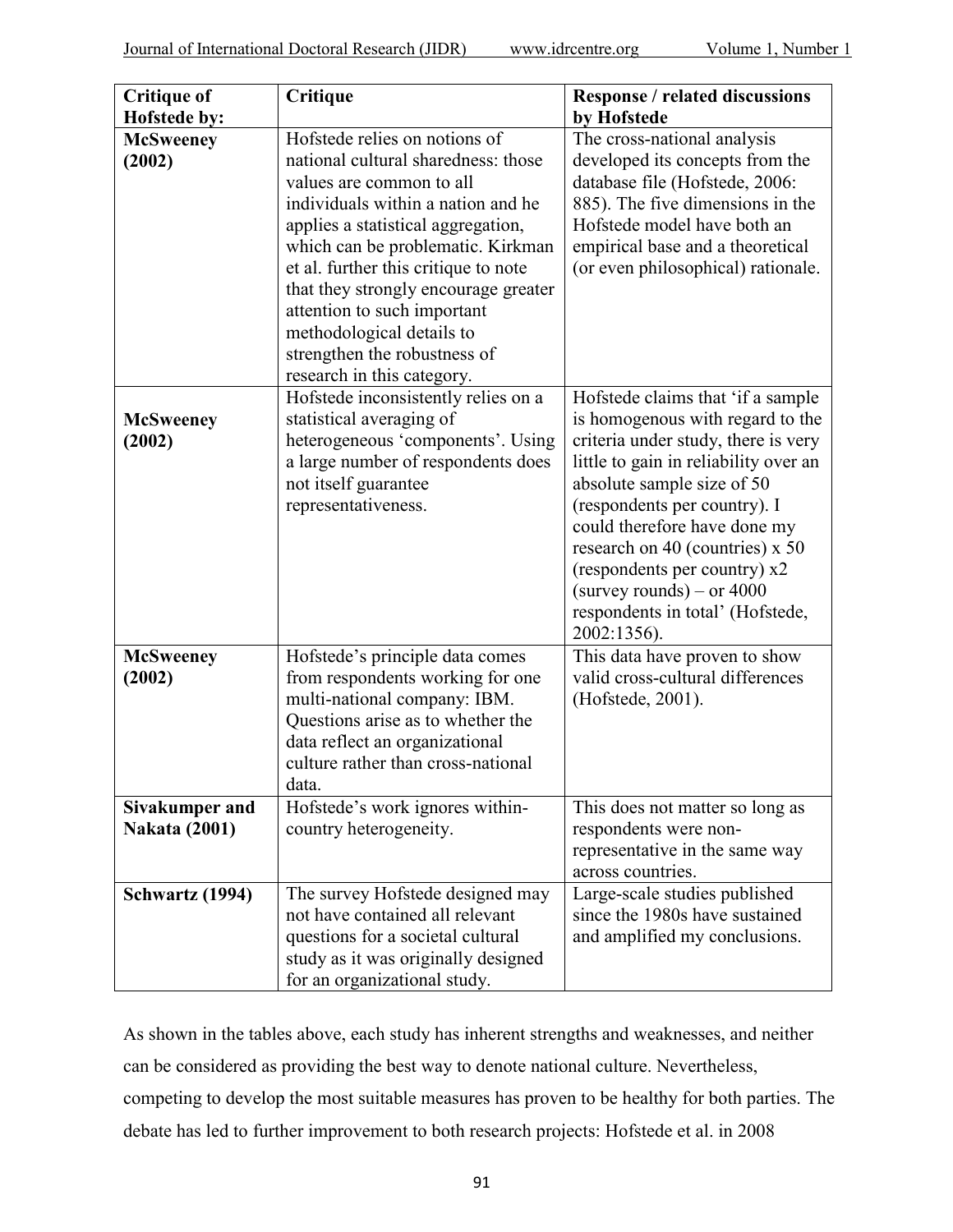launched a pilot study of a new value survey measurement – the VSM2008, which tests Hofstede's current five dimensions plus two new cultural constructs of *Indulgence vs. Restraint* and *Monumentalism vs. Self-Effacement*. In addition, the Project GLOBE team have now made their survey and SPSS syntax freely available to academics (GLOBE, 2009).

### **Concluding remarks: the research field today**

This author's recent journal search shows that during the last five years, academic journals have published at least 61 articles on the impact of societal culture upon elements of business communication (Warner-Søderholm, 2010).. Since 2004, with the availability of Project GLOBE data, researchers have no longer been limited to using Hofstede's predictive model in such studies – they have had a choice. Nevertheless, the great majority of these researchers have continued to apply Hofstede's cultural dimensions rather Project GLOBE's. Even though the application of the Project GLOBE's data has been limited, it can be argued that the this dataset may be more up to date and may offer a more comprehensive predictive model of culture. Hofstede's 34 questionnaire items, on the other hand, can be seen to be more manageable, in terms of both data collection and data analyses compared to GLOBE's ambitious 116-item questionnaire. Furthermore, even though very little tradition exists for specifically documenting validity and reliability with Hofstede research, his reputation and referral to face and construct validity are generally accepted as sufficient for many reviewers. A way forward for new research projects could be to combine elements of both Hofstede and Project GLOBE's research and thus combine specific dimensions for specific projects.

#### **Conclusions**

The title of this article was taken from an African proverb which questions whether a fight between two forces can in fact hurt the environment they belong to. The title questions whether such conflict between Hofstede and Project GLOBE has damaged the current cross-cultural research field. On reflection, the launch of Project GLOBE's research almost a decade ago seems to have acted as a catalyst for change in cross-cultural research. As stated by Minkov (2011), the debate may not have been so fierce had the Project GLOBE authors not presented their dimensions as improvements to Hofstede's five-dimensional model. Indeed, critiques of both camps concur that Hofstede and Project GLOBE may even have both failed to universally measure what they thought they were measuring (Minkov 2011). Clearly, there is no quick fix to the challenges researchers meet in terms of measuring culture. Scholars who follow in the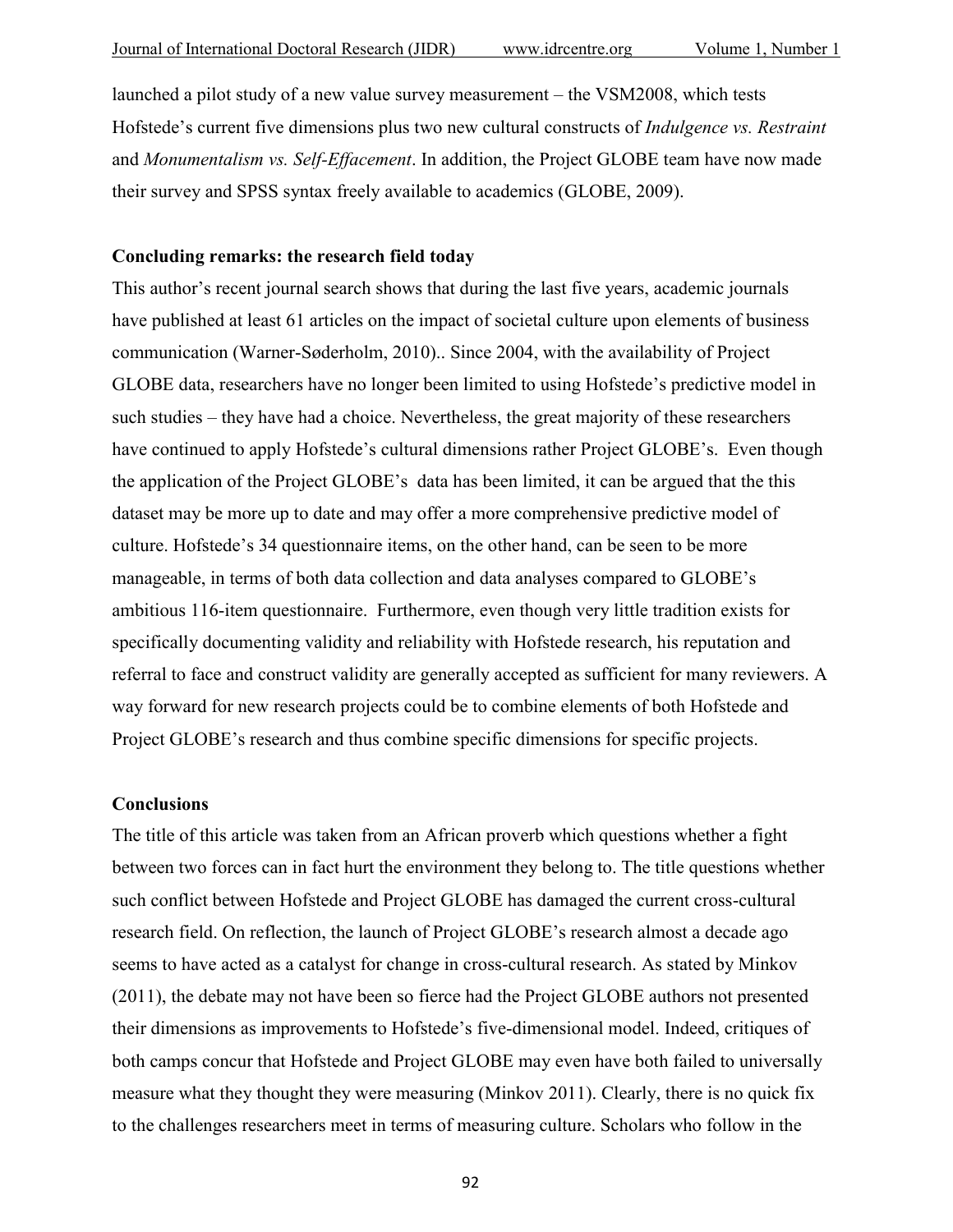footsteps of giants such as Hofstede and Project GLOBE must always bear in mind that when we ask ordinary respondents to describe their own societies or their 'ideal managers', respondents' minds interpret such questions very differently, depending on variables such as gender, background, culture, age, industry, etc. We know we are measuring important underlying values in every case, but what is being specifically measured can always be questioned.

To return to my original question, I would propose that the elephants have fought a noble battle, but it is now time to make peace. The grass was trampled in the debate following the launch of Project GLOBE. Nevertheless, the research field of cross-cultural studies today seems to be flourishing. In conclusion, we are indebted to all the scholars who have contributed to this cross-cultural debate – especially Hofstede and the Project GLOBE team, as they have helped to place cultural studies firmly upon the map of management research this century. Thus the field, even if somewhat trampled, has been fortified.

#### **References**

- Brown, P. and Levinson S. C. (1987), *Sociolinguistic models of politeness: some universals in language usage,* Cambridge University Press, New York.
- Barker, E. (1975), "Review of the nature of human values by Milton Rokeach". *The British Journal of Sociology*, Vol. 26. 2, pp. 252–253.
- Cardon, P. W. (2008), "A critique of Hall's contexting model". *Journal of Business and Technical Communication*, Vol. 22 (4), pp. 399–428.
- Denison, D. R. (1984), "Bringing Corporate Culture to the Bottom Line", *Organizational Dynamics*, 13, pp. 5–22.
- Ellison, E. (1975), *Contemporary Sociology*, Vol. 4. No. 6, pp. 638–639.
- Geertz, C. (1973), *The interpretation of Cultures: Selected Essays by Clifford Geertz.* Basic Books, New York.
- Gesteland, R. (2008), *Cross-cultural business behaviour,* Copenhagen Business School Press, Copenhagen.
- GLOBE AUTHORS (2006), *Guidelines for the use of GLOBE culture and leadership scales*  available at <http://www.thunderbird.edu/index.htm> (accessed 02.06. 2008)
- Gooderham, P. and Nordhaug O. (2003), *International management. Cross boundary Challenges*, John Wiley and Sons, New York.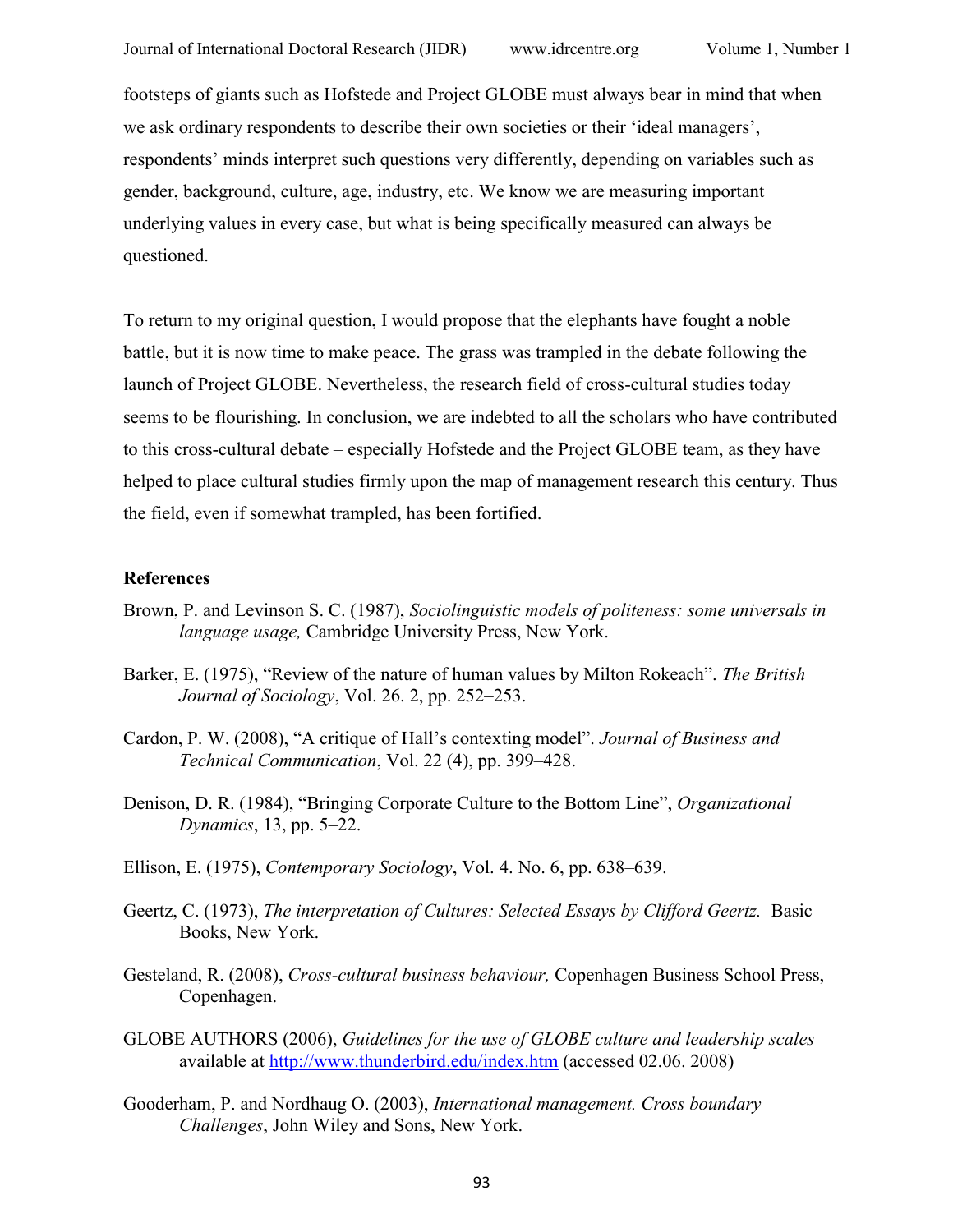- Graen, G. (2006), "In the eye of the beholder: cross cultural lessons in leadership from project GLOBE: a response viewed from the third culture-bonding model of cross-cultural Leadership", *Academy of Management Perspectives*, pp. 95–100.
- Gupta, V., Sulley de Luque, M. and House, R.J. (2004), Multisource construct validity of GLOBE scales, In House, R.J., Hanges, P.J, Javidan, M., Dorfman, P. and Gupta, V. (Eds.). *Culture, Leadership, and Organizations: the GLOBE study of 62 Societies*, Sage, Thousand Oaks, CA.
- Haire, G., Ghiselli, E.E. and Porter L.W. (1966), *Managerial Thinking: an International Study,* John Wiley, New York.
- Hall, E. T. (1959), *The Silent Language*, Doubleday, New York.
- Hall, E. T. (1976), *Beyond culture*, Doubleday, New York.
- Harich, K. and LaBahn D. (1998), "Enhancing International Business Relationships: A Focus on Customer Perceptions of Sales Person Performance Including Cultural Sensitivity", *Journal of Business Research*, (42), pp. 87–101.
- Hanges, P. J. and Dickson M. W. (2006), "Agitation over aggregation: Clarifying the development of and the nature of the GLOBE scales", *The Leadership Quarterly*, 17, (5), pp. 522–536.
- Hofstede, G. (1980), *Culture's Consequences: International differences in work related values*, Sage, Beverly Hills, CA.
- Hofstede, G. (2001), *Culture's Consequences*: *Comparing Values, Behaviours, Institutions and Organisations across Nations. Sage,* Thousand Oaks, CA.
- Hofstede, G. (2006), "What did GLOBE really measure? Researchers' minds versus respondents' minds", *Journal of International Business Studies,* 37, pp. 882–896.
- Hofstede, G., Hofstede, G. J., and Minkov, M. (2010), *Cultures and Organizations: Software of the Mind,* McGraw Hill, New York.
- Holt, G. (2007), organizational culture and performance: a survey in Norway and Pakistan. DBA thesis: Henley Management College. *Henley on Thames*, Brunel University.
- House, R. J., Javidan, M., Dorfman, P., and Gupta, V. (2004), *Culture, Leadership and Organisations: The Globe Study of 62 Societies,* Sage, Beverly Hills, CA.
- Inglehart, R., Basáñez, M., Diez-Medrano, Halmal, I. and Luijkx, R. (Eds.). (2004*), Human beliefs and values: a cross-cultural sourcebook based on the 1999–2002 values surveys,* Siglo XXI, Mexico.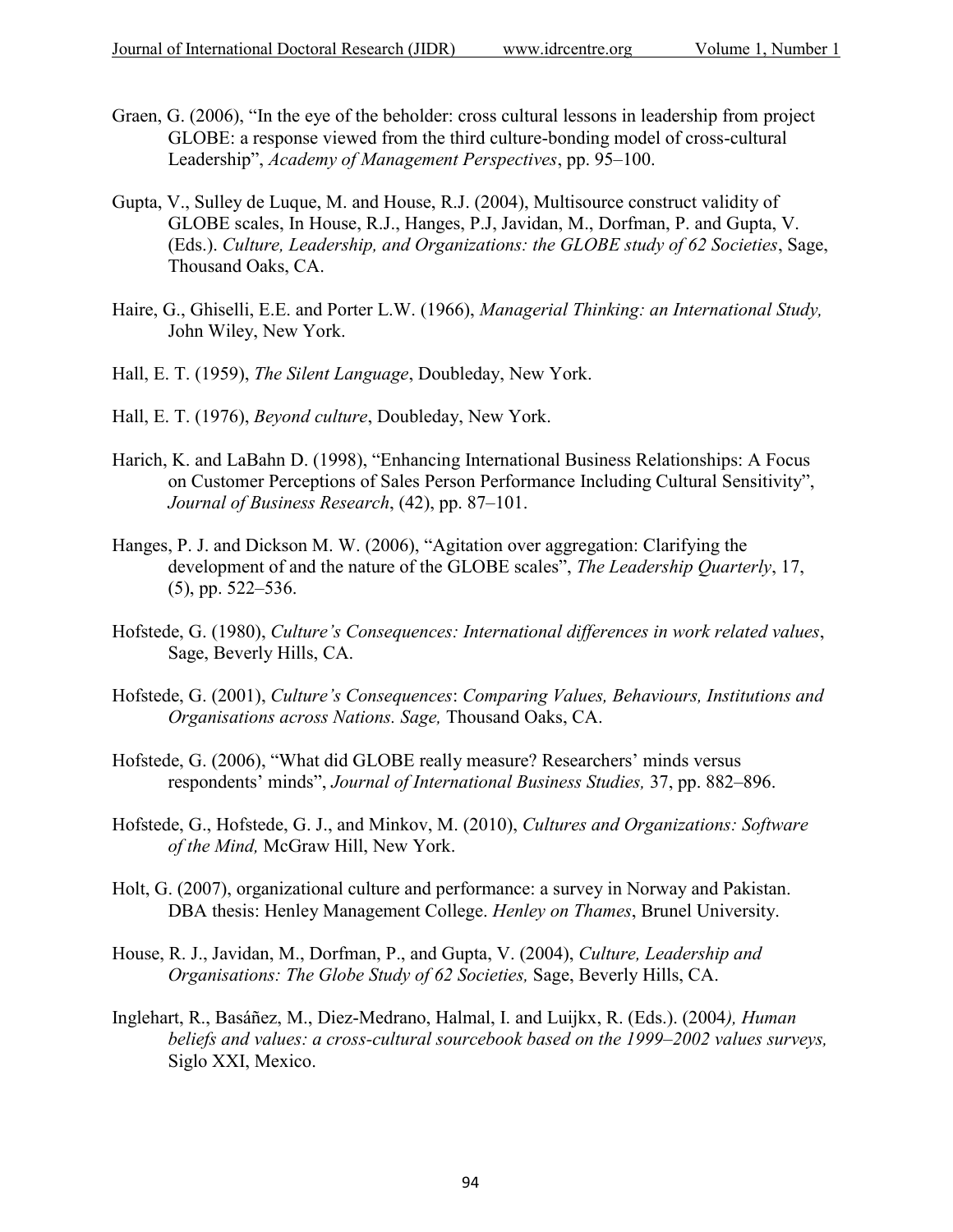- Javidan, M., House, R. J., Dorfman, P., Gupta, V., Hanges, P. J., and Sulley de Luque, M. (2004), Conclusions and future directions. In: House *et al.* (Eds.). *Culture, Leadership, and Organizations*: *The GLOBE study of 62 Societies*. Sage, Thousand Oaks, CA.
- Javidan, M. *et al.* (2006), "Conceptualising and measuring cultures and their consequences: a comparative review of Globe's and Hofstede's approaches". *Journal of International Business Studies*, 37, pp. 879–914.
- Kirkman, B. L., Lowe, K. B., and Gibson C. (2006), "A quarter century of *Culture's Consequences*: a review of empirical research incorporating Hofstede's cultural values framework", *Journal of International Business,* 37, pp. 285–320.
- Kitay, J. (2002), "From prophets to profits: the occupational rhetoric of management consultants", *Human relations*. Vol. 60, (11), pp. 1613–1640.
- Kluckhohn, F. and Strodtbeck, F. (1961), *Variations in Value Orientation*, Harper and Row, New York.
- Kogut, B. and Singh, H. (1988), "The effect of National Culture on Choice of Entry Mode", *Journal of International Business Studies,* 19 (3), pp. 411–432.
- McClelland, D. C. (1985), *Human Motivation*, Scott: Foreman, Glenview, IL.
- McCrae, R. R. *et al*. (2008), "Interpreting GLOBE societal practices scales", *Journal of Cross Cultural Psychology*, 39, pp. 805–810.
- McSweeney, B. (2002), "Hofstede's model of national cultural differences and their consequence: a triumph of faith – a failure of analysis", *Human Relations,* 55(1), pp. 89–118.
- McSweeney, B. (2002b), "The essentials of scholarship: A reply to Geert Hofstede", *Human Relations*, 55, pp. 1363–1372.
- Miller, D. (2002), "Factors associated with workers inclination to participate in an employee involvement programme", *Group and Organizational Management*, 17, pp. 414–430.
- Minkov, M. and Blagoev, V. (2011), "What do Project GLOBE's cultural dimensions reflect? An empirical perspective". *Asia Pacific Business Review*, pp. 1–17. Available at: <http://dx.doi.org/10.1080/13602381.2010.496292> (accessed 20. 04. 2011)
- Oyserman, D. (2002), "The lens of personhood: viewing the self and others in a multicultural society", *Journal of Personality and Social Psychology,* 65(5), pp. 993–1009.
- Parsons, T. and Shils, E. (1951), *Toward a general theory of action*. New York, Harper and Row.
- Peterson, M. F. and Castro, S. L. (2006), "Measurement metrics at aggregate levels of analysis: implications for organizational culture research and the GLOBE project". *The Leadership Quarterly*, 17, pp. 506–521.